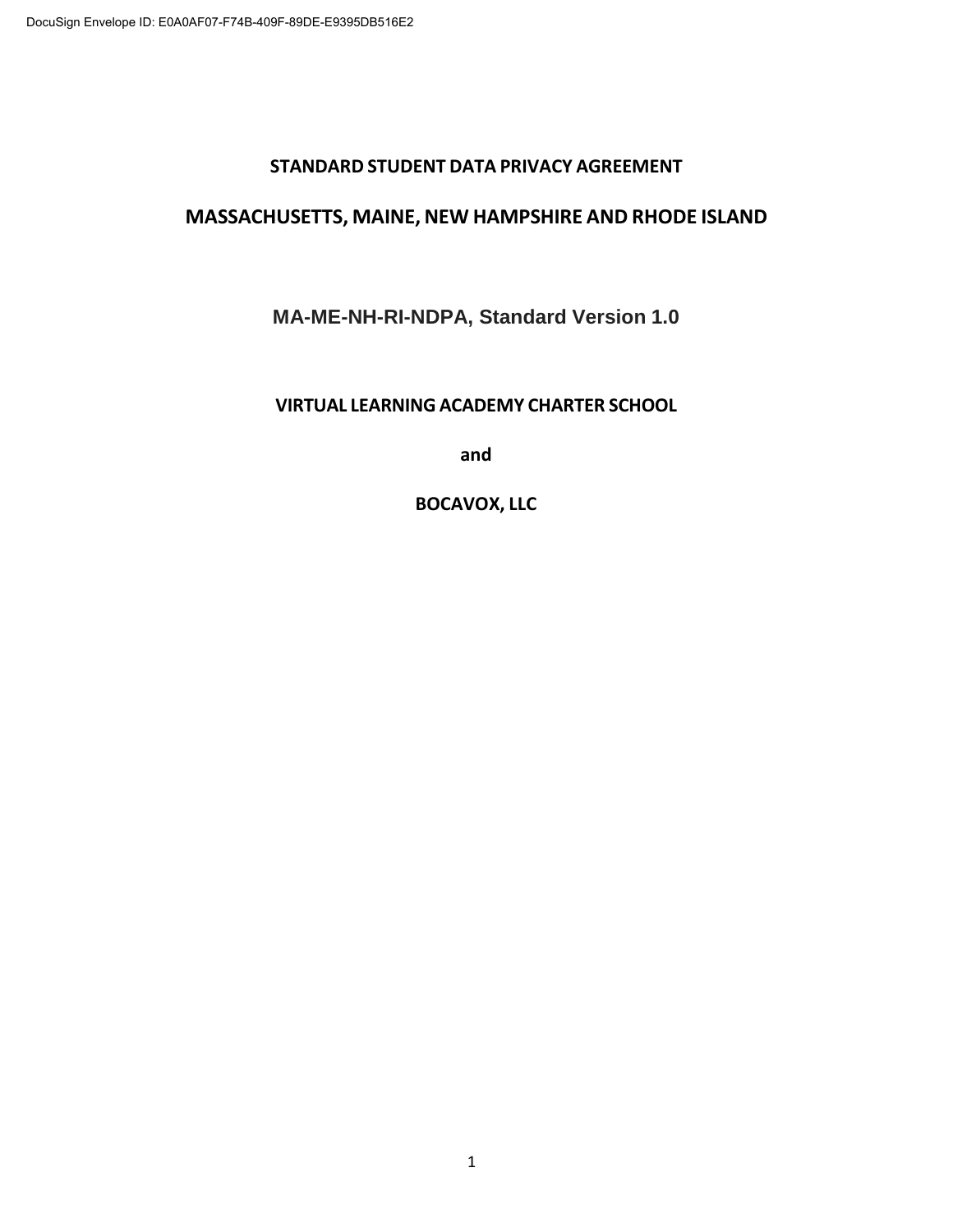This Student Data Privacy Agreement ("**DPA**") is entered into on the date of full execution (the "**Effective Date**") and is entered into by and between: Virtual Learning Academy Charter School, located at 30 Linden St, Exeter, NH 03833 (the "**Local Education Agency**" or "**LEA**") and BocaVox, LLC, located at 2900 Glades Circle, Suite 500, Weston, FL 33327 (the "**Provider**").

**WHEREAS**, the Provider is providing educational or digital services to LEA.

**WHEREAS**, the Provider and LEA recognize the need to protect personally identifiable student information and other regulated data exchanged between them as required by applicable laws and regulations, such as the Family Educational Rights and Privacy Act ("**FERPA**") at 20 U.S.C. § 1232g (34 CFR Part 99); the Children's Online Privacy Protection Act ("COPPA") at 15 U.S.C. § 6501-6506 (16 CFR Part 312), applicable state privacy laws and regulations and

**WHEREAS**, the Provider and LEA desire to enter into this DPA for the purpose of establishing their respective obligations and duties in order to comply with applicable laws and regulations.

**NOW THEREFORE**, for good and valuable consideration, LEA and Provider agree as follows:

1. A description of the Services to be provided, the categories of Student Data that may be provided by LEA to Provider, and other information specific to this DPA are contained in the Standard Clauses hereto.

#### 2. **Special Provisions.** *Check if Required*

 If checked, the Supplemental State Terms and attached hereto as **Exhibit "G"** are hereby incorporated by reference into this DPA in their entirety.

 If Checked, the Provider, has signed **Exhibit "E"** to the Standard Clauses, otherwise known as General Offer of Privacy Terms

- 3. In the event of a conflict between the SDPC Standard Clauses, the State or Special Provisions will control. In the event there is conflict between the terms of the DPA and any other writing, including, but not limited to the Service Agreement and Provider Terms of Service or Privacy Policy the terms of this DPA shall control.
- 4. This DPA shall stay in effect for three years. Exhibit E will expire 3 years from the date the original DPA was signed.
- 5. The services to be provided by Provider to LEA pursuant to this DPA are detailed in **Exhibit "A"** (the "**Services**").
- 6. **Notices**. All notices or other communication required or permitted to be given hereunder may be given via e-mail transmission, or first-class mail, sent to the designated representatives below.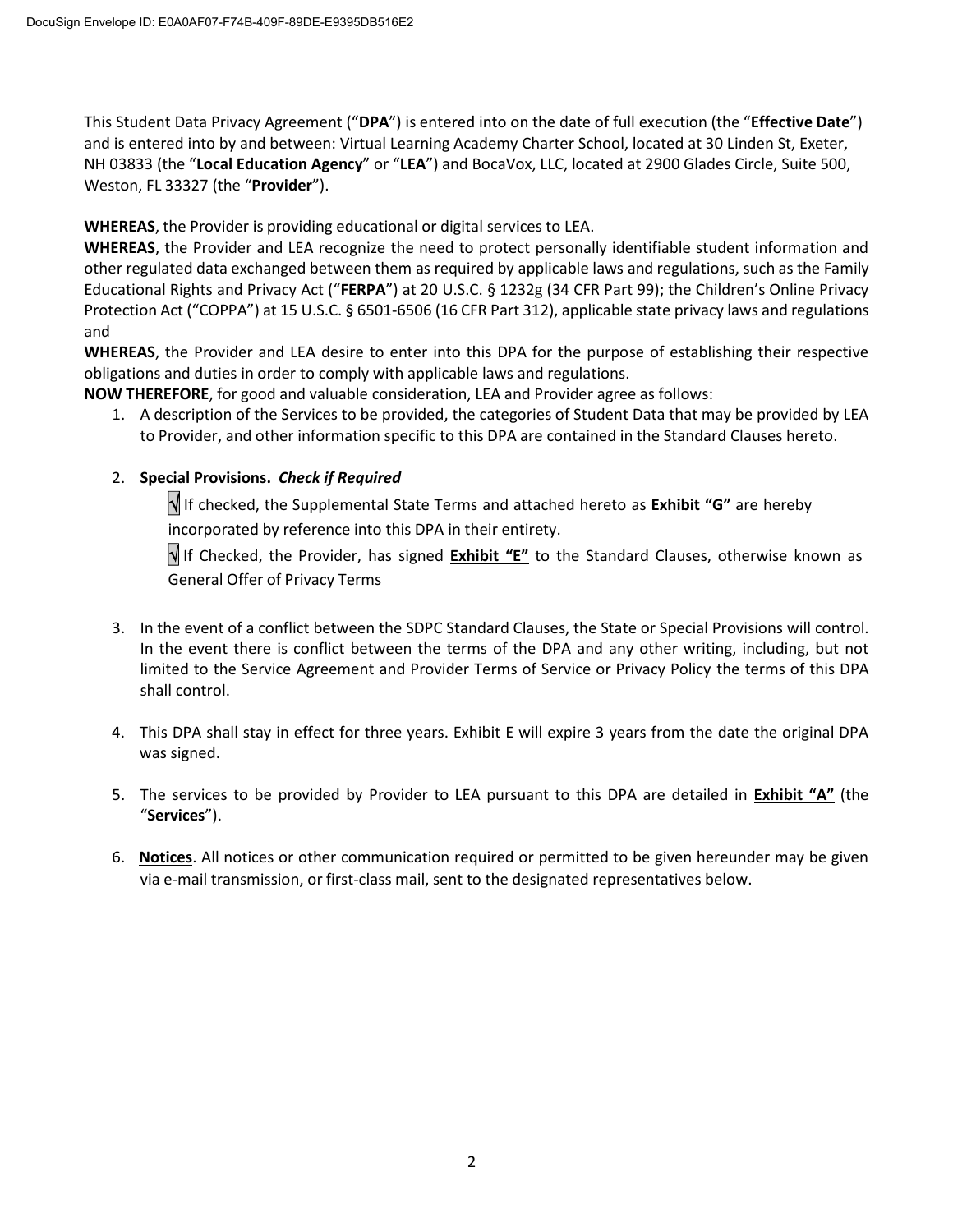The designated representative for the Provider for this DPA is:

Name: Sue Diseker Sabat Title: CEO\_

Address: 2900 Glades Circle, Suite 500, Weston FL 33327

Phone: \_954-453-9705

Email: sue@bocavox.com

The designated representative for the LEA for this DPA is:

Steve Kossakoski, CEO Virtual Learning Academy Charter School 30 Linden St, Exeter, NH 03833 603-778-2500 skossakoski@vlacs.org

**IN WITNESS WHEREOF**, LEA and Provider execute this DPA as of the Effective Date.

#### **VIRTUAL LEARNING ACADEMY CHARTER SCHOOL**

Steve Kossakoski (Oct 26, 2021 16:02 EDT) Date: October 26, 2021

Date: <u>October 26, 2021</u><br>Printed Name: <u>Steve Kossakoski</u> Title/Position: <u>CEO</u> CEO

**BOCAVOX, LLC** DocuSigned b

By: Date: 10/25/2021

Printed Name: Sue Diseker Sabat Title/Position: CEO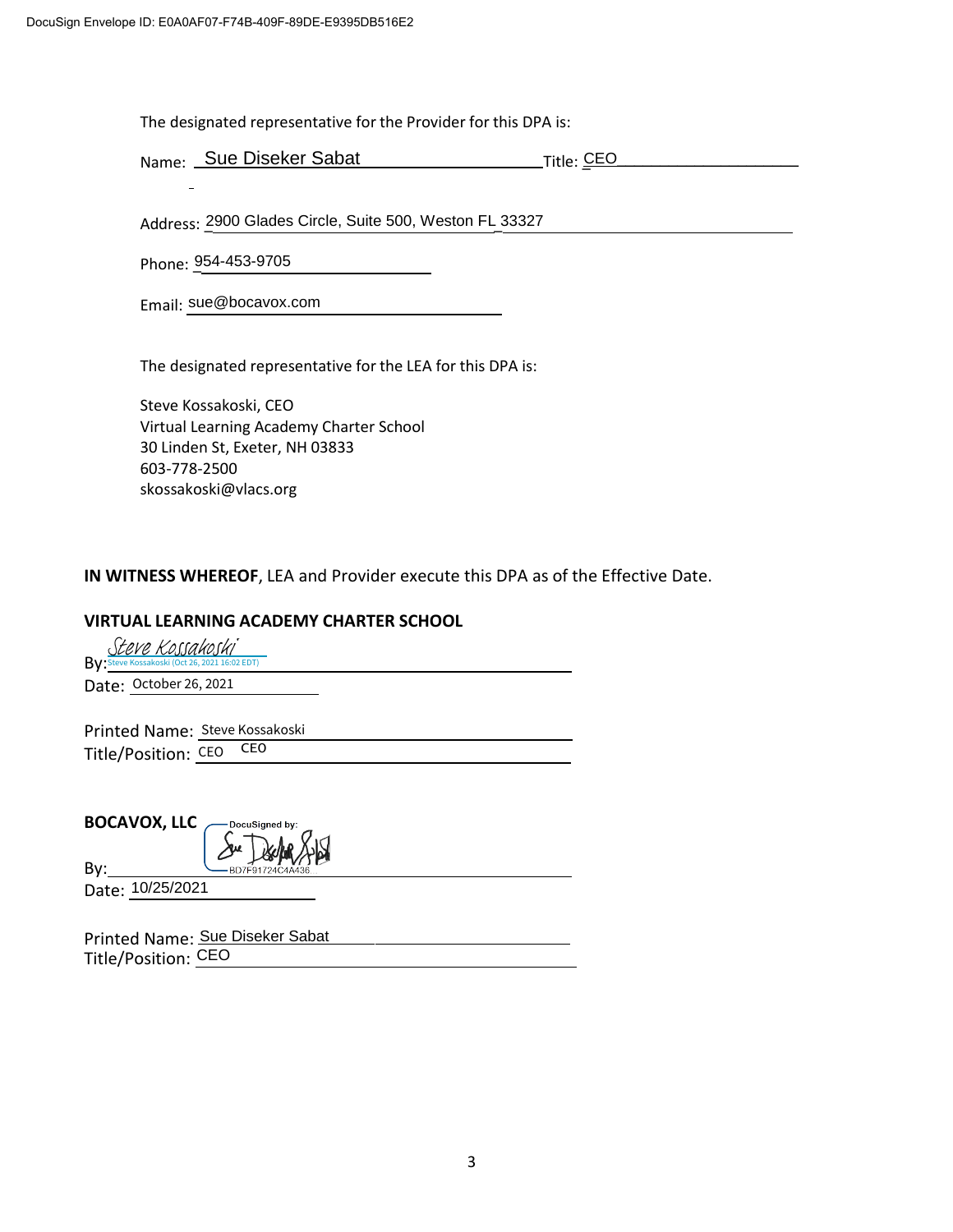#### **STANDARD CLAUSES**

Version 1.0

#### **ARTICLE I: PURPOSE AND SCOPE**

- **1. Purpose of DPA**. The purpose of this DPA is to describe the duties and responsibilities to protect Student Data including compliance with all applicable federal, state, and local privacy laws, rules, and regulations, all as may be amended from time to time. In performing these services, the Provider shall be considered a School Official with a legitimate educational interest, and performing services otherwise provided by the LEA. Provider shall be under the direct control and supervision of the LEA, with respect to its use of Student Data
- **2. Student Data to Be Provided**. In order to perform the Services described above, LEA shall provide Student Data as identified in the Schedule of Data, attached hereto as **Exhibit "B"**.
- **3. DPA Definitions**. The definition of terms used in this DPA is found in **Exhibit "C".** In the event of a conflict, definitions used in this DPA shall prevail over terms used in any other writing, including, but not limited to the Service Agreement, Terms of Service, Privacy Policies etc.

#### **ARTICLE II: DATA OWNERSHIP AND AUTHORIZED ACCESS**

- **1. Student Data Property of LEA**. All Student Data transmitted to the Provider pursuant to the Service Agreement is and will continue to be the property of and under the control of the LEA. The Provider further acknowledges and agrees that all copies of such Student Data transmitted to the Provider, including any modifications or additions or any portion thereof from any source, are subject to the provisions of this DPA in the same manner as the original Student Data. The Parties agree that as betweenthem, all rights, including all intellectual property rights in and to Student Data contemplated per the Service Agreement, shall remain the exclusive property of the LEA. For the purposes of FERPA, the Provider shall be considered a School Official, under the control and direction of the LEA as it pertains to the use of Student Data, notwithstanding the above.
- **2. Parent Access**. To the extent required by law the LEA shall establish reasonable procedures by which a parent, legal guardian, or eligible student may review Education Records and/or Student Data correct erroneous information, and procedures for the transfer of student-generated content to a personal account, consistent with the functionality of services. Provider shall respond in a reasonably timely manner (and no later than forty five (45) days from the date of the request or pursuant to the time frame required under state law for an LEA to respond to a parent or student, whichever is sooner) to the LEA's request for Student Data in a student's records held by the Provider to view or correct as necessary. In the event that a parent of a student or other individual contacts the Provider to review any of the Student Data accessed pursuant to the Services, the Provider shall refer the parent or individual to the LEA, who will follow the necessary and proper procedures regarding the requested information.
- **3. Separate Account**. If Student-Generated Content is stored or maintained by the Provider, Provider shall, at the request of the LEA, transfer, or provide a mechanism for the LEA to transfer, said Student-Generated Content to a separate account created by the student.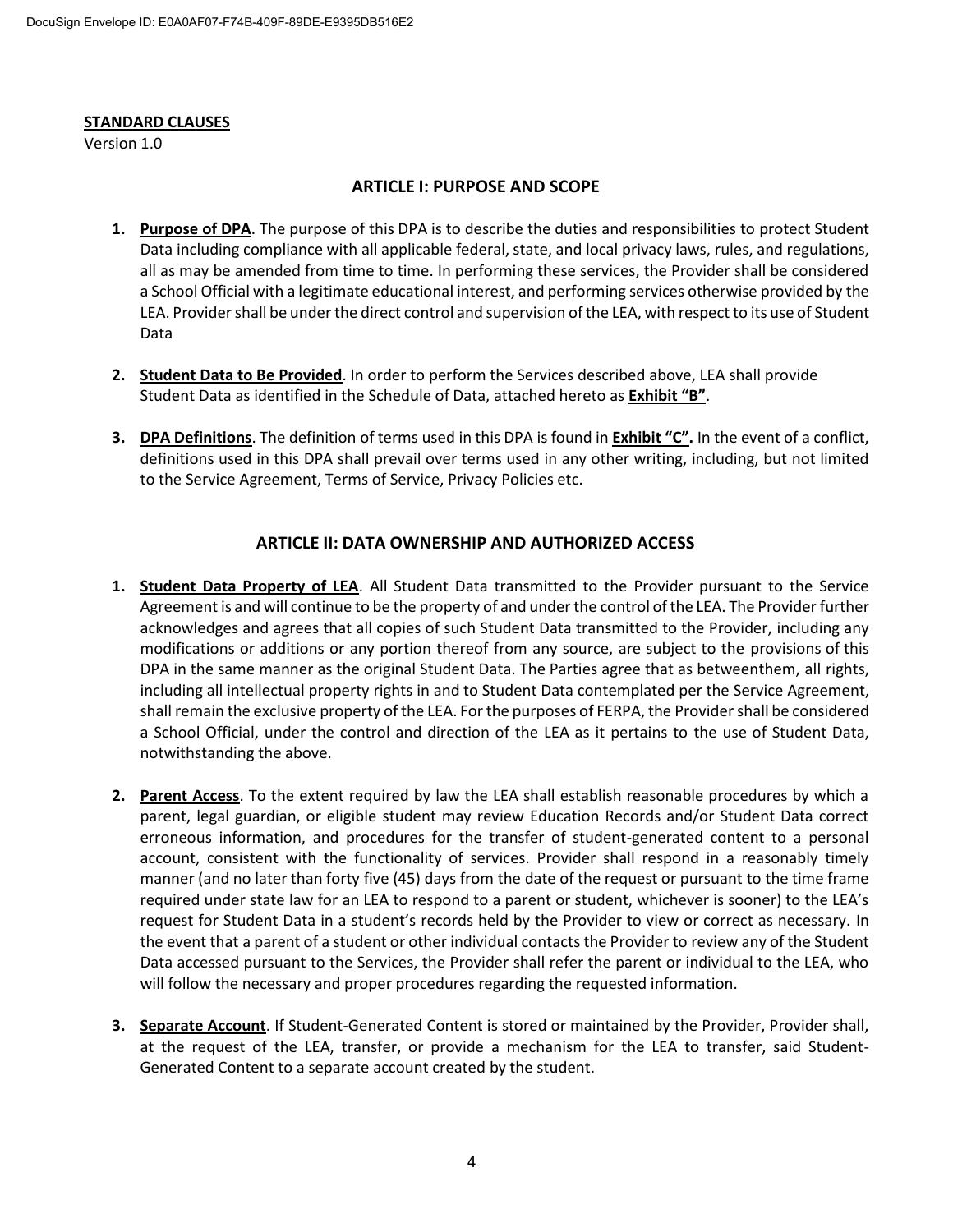- **4. Law Enforcement Requests**. Should law enforcement or other government entities ("Requesting Party(ies)") contact Provider with a request for Student Data held by the Provider pursuant to the Services, the Provider shall notify the LEA in advance of a compelled disclosure to the Requesting Party, unless lawfully directed by the Requesting Party not to inform the LEA of the request.
- **5. Subprocessors**. Provider shall enter into written agreements with all Subprocessors performing functions for the Provider in order for the Provider to provide the Services pursuant to the Service Agreement, whereby the Subprocessors agree to protect Student Data in a manner no less stringent than the terms of this DPA.

#### **ARTICLE III: DUTIES OF LEA**

- **1. Provide Data in Compliance with Applicable Laws**. LEA shall provide Student Data for the purposes of obtaining the Services in compliance with all applicable federal, state, and local privacy laws, rules, and regulations, all as may be amended from time to time.
- **2. Annual Notification of Rights**. If the LEA has a policy of disclosing Education Records and/or Student Data under FERPA (34 CFR § 99.31(a)(1)), LEA shall include a specification of criteria for determining who constitutes a school official and what constitutes a legitimate educational interest in its annual notification of rights.
- **3. Reasonable Precautions**. LEA shall take reasonable precautions to secure usernames, passwords, and any other means of gaining access to the services and hosted Student Data.
- **4. Unauthorized Access Notification**. LEA shall notify Provider promptly of any known unauthorized access. LEA will assist Provider in any efforts by Provider to investigate and respond to any unauthorized access.

#### **ARTICLE IV: DUTIES OF PROVIDER**

- **1. Privacy Compliance**. The Provider shall comply with all applicable federal, state, and local laws, rules, and regulations pertaining to Student Data privacy and security, all as may be amended from time to time.
- **2. Authorized Use**. The Student Data shared pursuant to the Service Agreement, including persistent unique identifiers, shall be used for no purpose other than the Services outlined in Exhibit A or stated in the Service Agreement and/or otherwise authorized under the statutes referred to herein this DPA.
- **3. Provider Employee Obligation**. Provider shall require all of Provider's employees and agents who have access to Student Data to comply with all applicable provisions of this DPA with respect to the Student Data shared under the Service Agreement. Provider agrees to require and maintain an appropriate confidentiality agreement from each employee or agent with access to Student Data pursuant to the Service Agreement.
- **4. No Disclosure**. Provider acknowledges and agrees that it shall not make any re-disclosure of any Student Data or any portion thereof, including without limitation, user content or other non-public information and/or personally identifiable information contained in the Student Data other than as directed or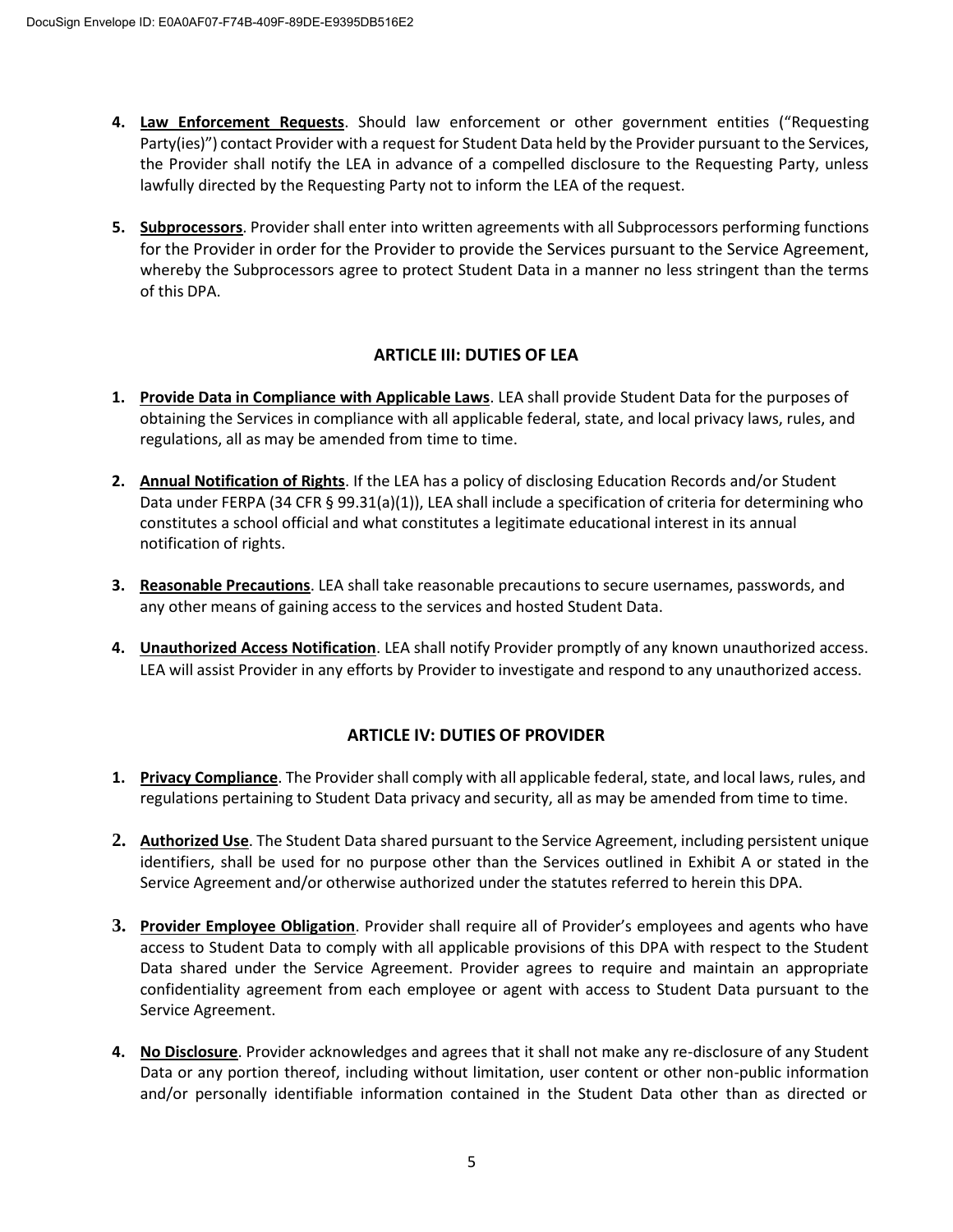permitted by the LEA or this DPA. This prohibition against disclosure shall not apply to aggregate summaries of De-Identified information, Student Data disclosed pursuant to a lawfully issued subpoena or other legal process, or to subprocessors performing services on behalf of the Provider pursuant to this DPA. Provider will not Sell Student Data to any third party.

- **5. De-Identified Data**: Provider agrees not to attempt to re-identify de-identified Student Data. De-Identified Data may be used by the Provider for those purposes allowed under FERPA and the following purposes: (1) assisting the LEA or other governmental agencies in conducting research and other studies; and (2) research and development of the Provider's educational sites, services, or applications, and to demonstrate the effectiveness of the Services; and (3) for adaptive learning purpose and for customized student learning. Provider's use of De-Identified Data shall survive termination of this DPA or any request by LEA to return or destroy Student Data. Except for Subprocessors, Provider agrees not to transfer deidentified Student Data to any party unless(a) that party agrees in writing not to attempt re-identification, and (b) prior written notice has been given to the LEA who has provided prior written consent for such transfer. Prior to publishing any document that names the LEA explicitly or indirectly, the Provider shall obtain the LEA's written approval of the manner in which de-identified data is presented.
- **6. Disposition of Data**. Upon written request from the LEA, Provider shall dispose of or provide a mechanism for the LEA to transfer Student Data obtained under the Service Agreement, within sixty (60) days of the date of said request and according to a schedule and procedure as the Parties may reasonably agree. Upon termination of this DPA, if no written request from the LEA is received, Provider shall dispose of allStudent Data after providing the LEA with reasonable prior notice. The duty to dispose of Student Data shall not extend to Student Data that had been De-Identified or placed in a separate student account pursuant to section II 3. The LEA may employ a "Directive for Disposition of Data" form, a copy of which is attached hereto as **Exhibit "D"**. If the LEA and Provider employ Exhibit "D," no further written request or notice is required on the part of either party prior to the disposition of Student Data described in Exhibit"D.
- **7. Advertising Limitations.** Provider is prohibited from using, disclosing, orselling Student Data to (a) inform, influence, or enable Targeted Advertising; or (b) develop a profile of a student, family member/guardian or group, for any purpose other than providing the Service to LEA. This section does not prohibit Provider from using Student Data (i) for adaptive learning or customized student learning (including generating personalized learning recommendations); or (ii) to make product recommendations to teachers or LEA employees; or (iii) to notify account holders about new education product updates, features, or services or from otherwise using Student Data as permitted in this DPA and its accompanying exhibits

#### **ARTICLE V: DATA PROVISIONS**

- **1. Data Storage**. Where required by applicable law, Student Data shall be stored within the United States. Upon request of the LEA, Provider will provide a list of the locations where Student Data is stored.
- **2. Audits.** No more than once a year, or following unauthorized access, upon receipt of a written request from the LEA with at least ten (10) business days' notice and upon the execution of an appropriate confidentiality agreement, the Provider will allow the LEA to audit the security and privacy measures that are in place to ensure protection of Student Data or any portion thereof as it pertains to the delivery of services to the LEA . The Provider will cooperate reasonably with the LEA and any local, state, or federal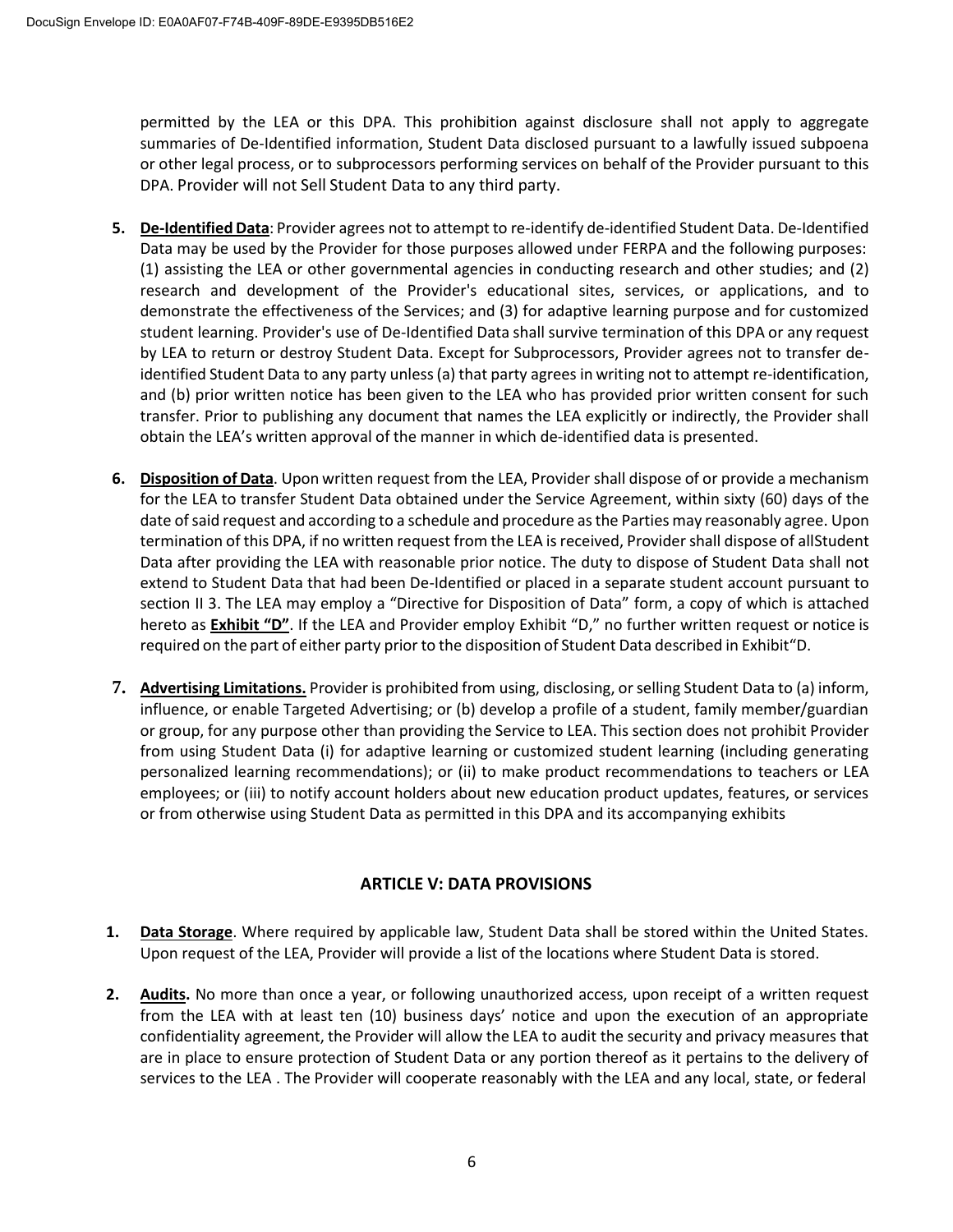agency with oversight authority or jurisdiction in connection with any audit or investigation of the Provider and/or delivery of Services to students and/or LEA, and shall provide reasonable access to the Provider's facilities, staff, agents and LEA's Student Data and all records pertaining to the Provider, LEA and delivery of Services to the LEA. Failure to reasonably cooperate shall be deemed a material breach of the DPA.

- **3. Data Security**. The Provider agrees to utilize administrative, physical, and technical safeguards designed to protect Student Data from unauthorized access, disclosure, acquisition, destruction, use, or modification. The Provider shall adhere to any applicable law relating to data security. The provider shall implement an adequate Cybersecurity Framework based on one of the nationally recognized standards set forth set forth in **Exhibit "F"**. Exclusions, variations, or exemptions to the identified Cybersecurity Framework must be detailed in an attachment. Additionally, Provider may choose to further detail its security programs and measures that augment or are in addition to the Cybersecurity Framework in **Exhibit "F"**. Provider shall provide, in the Standard Schedule to the DPA, contact information of an employee who LEA may contact if there are any data security concerns or questions.
- **4. Data Breach**. In the event of an unauthorized release, disclosure or acquisition of Student Data that compromises the security, confidentiality or integrity of the Student Data maintained by the Provider the Provider shall provide notification to LEA within seventy-two (72) hours of confirmation of the incident, unless notification within this time limit would disrupt investigation of the incident by law enforcement. In such an event, notification shall be made within a reasonable time after the incident. Provider shall follow the following process:
	- (1) The security breach notification described above shall include, at a minimum, the following information to the extent known by the Provider and as it becomes available:
		- i. The name and contact information of the reporting LEA subject to this section.
		- ii. A list of the types of personal information that were or are reasonably believed to have been the subject of a breach.
		- iii. If the information is possible to determine at the time the notice is provided, then either (1) the date of the breach, (2) the estimated date of the breach, or (3) the date range within which the breach occurred. The notification shall also include the date of the notice.
		- iv. Whether the notification was delayed as a result of a law enforcement investigation, if that information is possible to determine at the time the notice is provided; and
		- v. A general description of the breach incident, if that information is possible to determine at the time the notice is provided.
	- (2) Provider agrees to adhere to all federal and state requirements with respect to a data breach related to the Student Data, including, when appropriate or required, the required responsibilities and procedures for notification and mitigation of any such data breach.
	- (3) Provider further acknowledges and agrees to have a written incident response plan that reflects best practices and is consistent with industry standards and federal and state law for responding to a data breach, breach of security, privacy incident or unauthorized acquisition or use of Student Data or any portion thereof, including personally identifiable information and agrees to provide LEA, upon request, with a summary of said written incident response plan.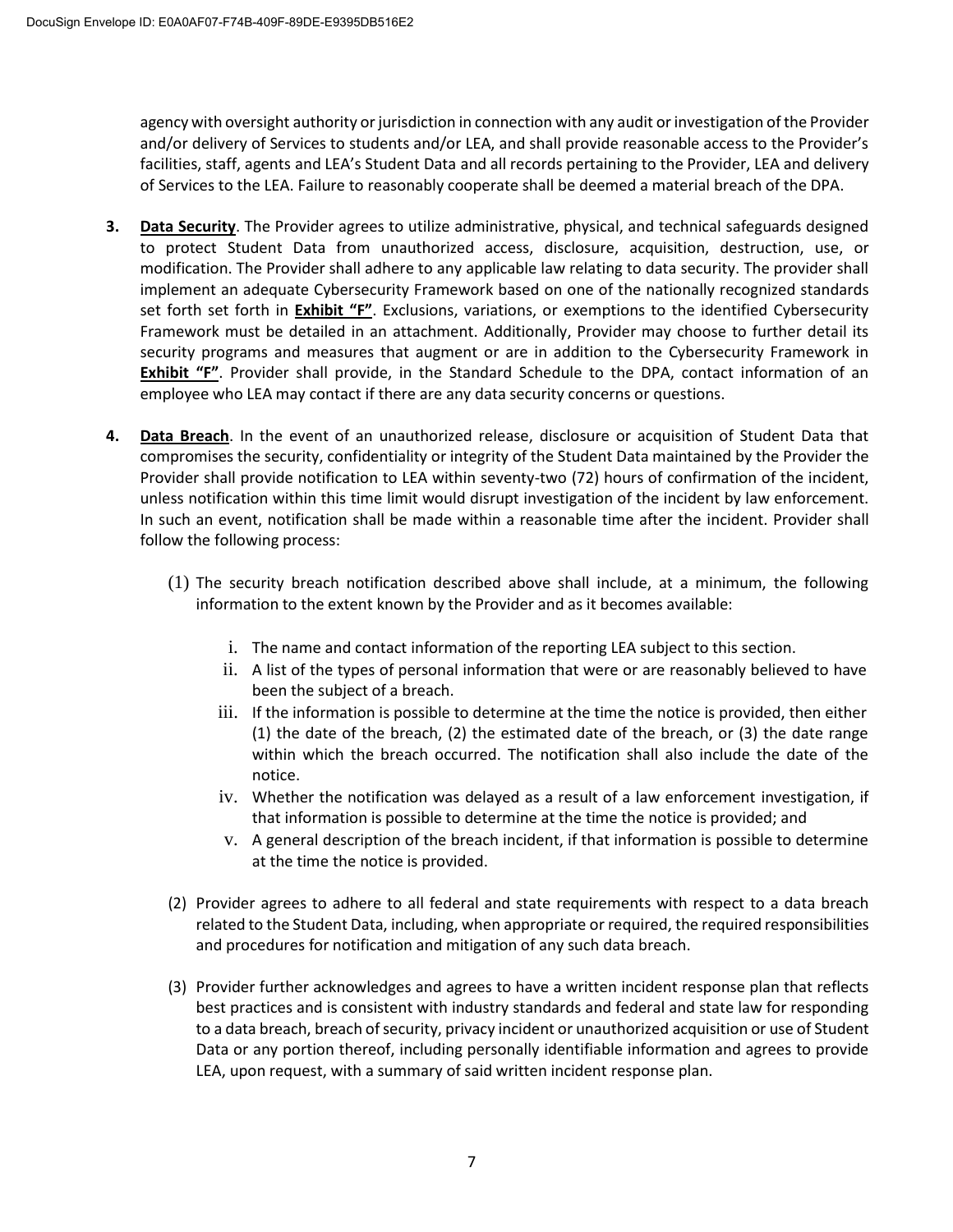- (4) LEA shall provide notice and facts surrounding the breach to the affected students, parents or guardians.
- (5) In the event of a breach originating from LEA's use of the Service, Provider shall cooperate with LEA to the extent necessary to expeditiously secure Student Data.

#### **ARTICLE VI: GENERAL OFFER OF TERMS**

Provider may, by signing the attached form of "General Offer of Privacy Terms" (General Offer, attached hereto as **Exhibit "E"**), be bound by the terms of **Exhibit "E"** to any other LEA who signs the acceptance on said Exhibit. The form is limited by the terms and conditions described therein.

#### **ARTICLE VII: MISCELLANEOUS**

- **1. Termination**. In the event that either Party seeks to terminate this DPA, they may do so by mutual written consent so long as the Service Agreement has lapsed or has been terminated. Either party may terminate this DPA and any service agreement or contract if the other party breaches any terms of this DPA.
- **2. Effect of Termination Survival**. If the Service Agreement is terminated, the Provider shall destroy all of LEA's Student Data pursuant to Article IV, section 6.
- **3. Priority of Agreements**. This DPA shall govern the treatment of Student Data in order to comply with the privacy protections, including those found in FERPA and all applicable privacy statutes identified in this DPA. In the event there is conflict between the terms of the DPA and the Service Agreement, Terms of Service, Privacy Policies, or with any other bid/RFP, license agreement, or writing, the terms of this DPA shall apply and take precedence. In the event of a conflict between the SDPC Standard Clauses and the Supplemental State Terms, the Supplemental State Terms will control. Except as described in this paragraph herein, all other provisions of the Service Agreement shall remain in effect.
- **4. Entire Agreement**. This DPA and the Service Agreement constitute the entire agreement of the Parties relating to the subject matter hereof and supersedes all prior communications, representations, or agreements, oral or written, by the Parties relating thereto. This DPA may be amended and the observance of any provision of this DPA may be waived (either generally or in any particular instance and either retroactively or prospectively) only with the signed written consent of both Parties. Neither failure nor delay on the part of any Party in exercising any right, power, or privilege hereunder shall operate as a waiver of such right, nor shall any single or partial exercise of any such right, power, or privilege preclude any further exercise thereof or the exercise of any other right, power, or privilege.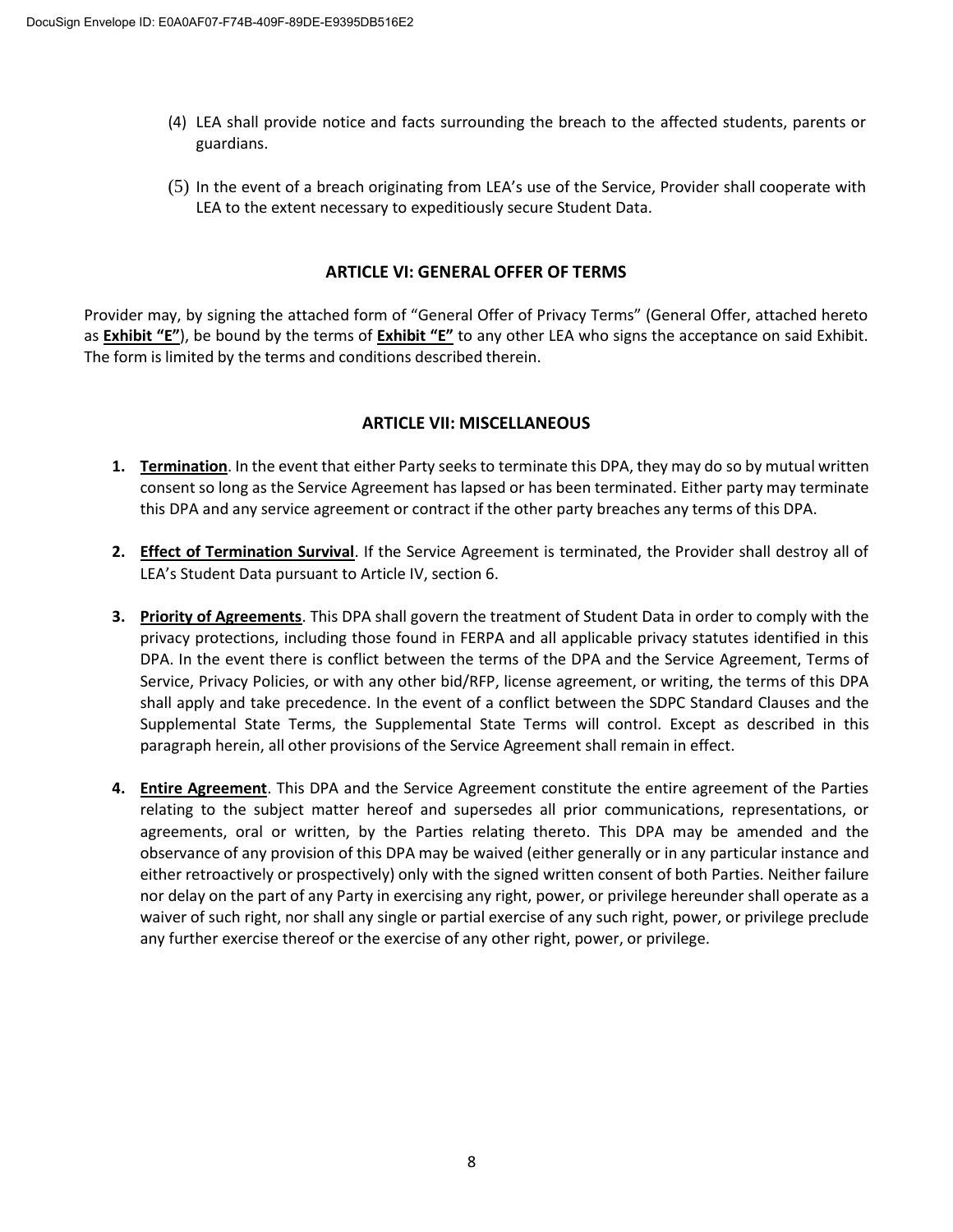- **5. Severability**. Any provision of this DPA that is prohibited or unenforceable in any jurisdiction shall, as to such jurisdiction, be ineffective to the extent of such prohibition or unenforceability without invalidating the remaining provisions of this DPA, and any such prohibition or unenforceability in any jurisdiction shall not invalidate or render unenforceable such provision in any other jurisdiction. Notwithstanding the foregoing, if such provision could be more narrowly drawn so as not to be prohibited or unenforceable in such jurisdiction while, at the same time, maintaining the intent of the Parties, it shall, as to such jurisdiction, be so narrowly drawn without invalidating the remaining provisions of this DPA or affecting the validity or enforceability of such provision in any other jurisdiction.
- **6. Governing Law; Venue and Jurisdiction**. THIS DPA WILL BE GOVERNED BY AND CONSTRUED IN ACCORDANCE WITH THE LAWS OF THE STATE OF THE LEA, WITHOUT REGARD TO CONFLICTS OF LAW PRINCIPLES. EACH PARTY CONSENTS AND SUBMITS TO THE SOLE AND EXCLUSIVE JURISDICTION TO THE STATE AND FEDERAL COURTS FOR THE COUNTY OF THE LEA FOR ANY DISPUTE ARISING OUT OF OR RELATING TO THIS DPA OR THE TRANSACTIONS CONTEMPLATED HEREBY.
- **7. Successors Bound**: This DPA is and shall be binding upon the respective successors in interest to Provider in the event of a merger, acquisition, consolidation or other business reorganization or sale of all or substantially all of the assets of such business In the event that the Provider sells, merges, or otherwise disposes of its business to a successor during the term of this DPA, the Provider shall provide written notice to the LEA no later than sixty (60) days after the closing date of sale, merger, or disposal. Such notice shall include a written, signed assurance that the successor will assume the obligations of the DPA and any obligations with respect to Student Data within the Service Agreement. The LEA has the authority to terminate the DPA if it disapproves of the successor to whom the Provider is selling, merging, or otherwise disposing of its business.
- **8. Authority.** Each party represents that it is authorized to bind to the terms of this DPA, including confidentiality and destruction of Student Data and any portion thereof contained therein, all related or associated institutions, individuals, employees or contractors who may have access to the Student Data and/or any portion thereof.
- **9. Waiver**. No delay or omission by either party to exercise any right hereunder shall be construed as a waiver of any such right and both parties reserve the right to exercise any such right from time to time, as often as may be deemed expedient.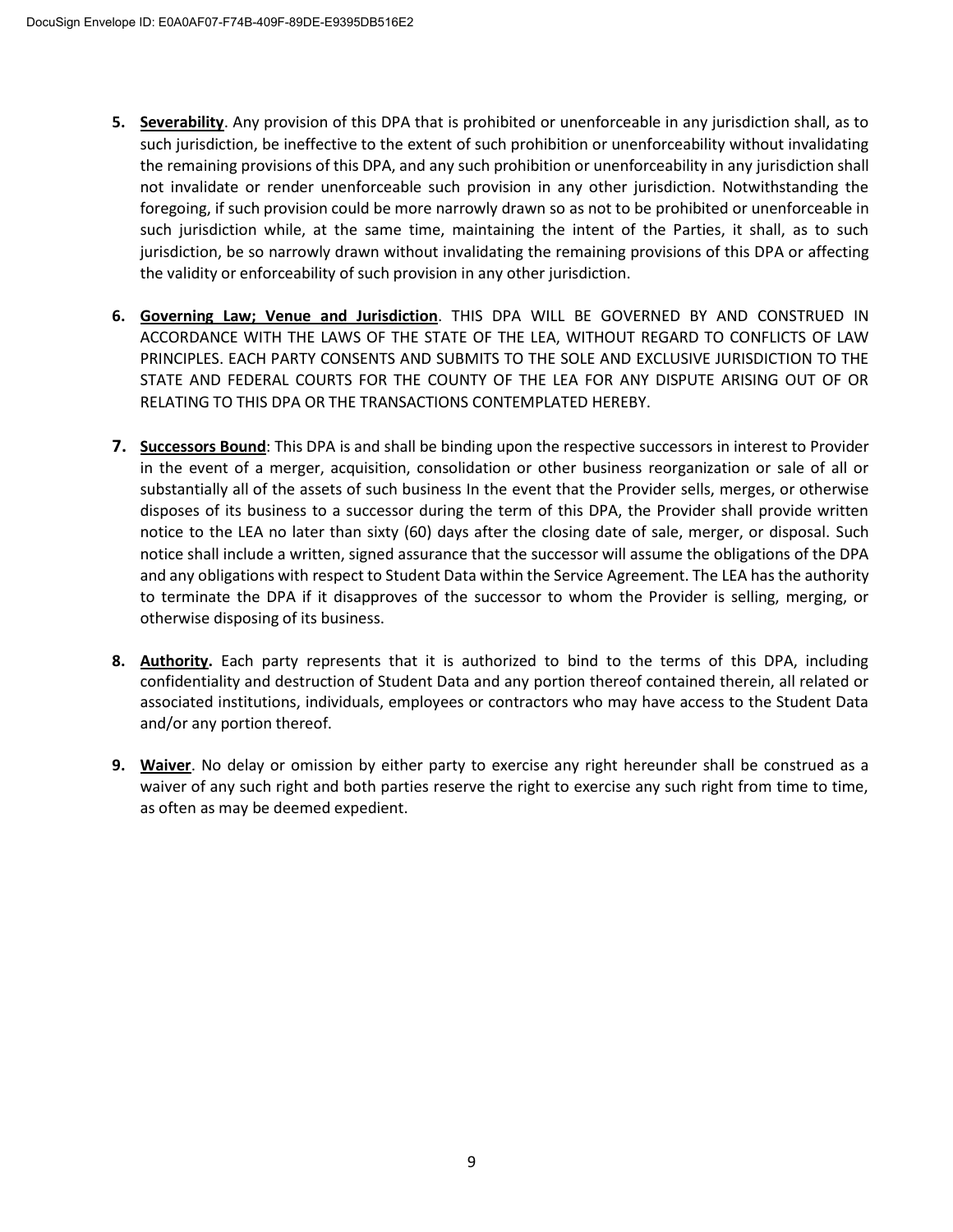#### **EXHIBIT "A"**

#### **DESCRIPTION OF SERVICES**

**Maestro** Student Information System -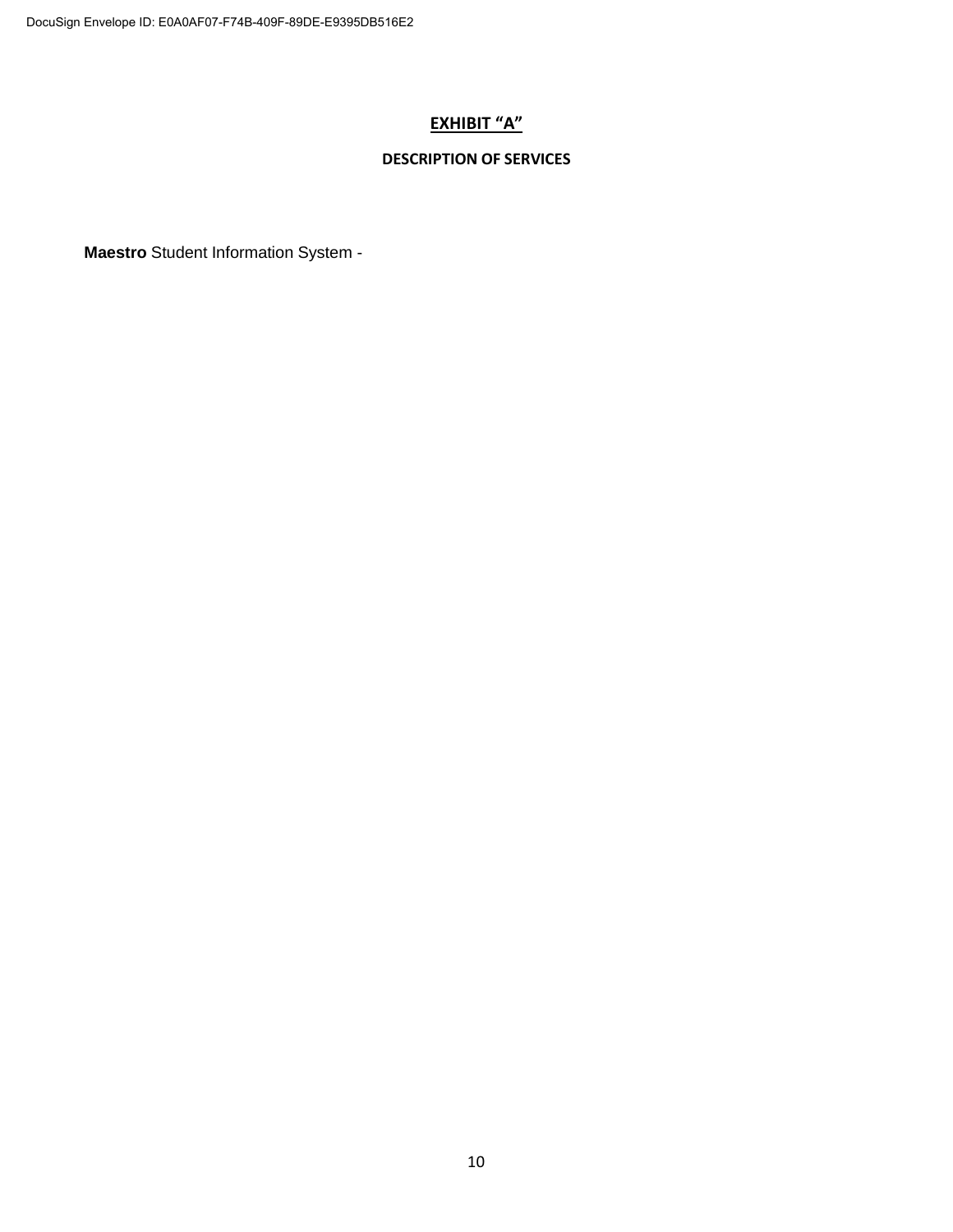| <b>Category of Data</b>           | <b>Elements</b>                                                                     | <b>Check if Used</b><br>by Your System |
|-----------------------------------|-------------------------------------------------------------------------------------|----------------------------------------|
| <b>Application Technology</b>     | IP Addresses of users, Use of cookies, etc.                                         | Χ                                      |
| Meta Data                         | Other application technology meta data-Please specify: on each                      | X                                      |
|                                   | user step we log browser version, operational system version                        |                                        |
|                                   | over Raygun for error tracking and Azure Application Insights to                    |                                        |
|                                   | track stability of the application.                                                 |                                        |
| <b>Application Use Statistics</b> | Meta data on user interaction with application: Raygun, Azure                       | X                                      |
|                                   | Application Insights.                                                               |                                        |
| Assessment                        | Standardized test scores                                                            | X                                      |
|                                   | Observation data                                                                    | X                                      |
|                                   | Other assessment data-Please specify: External Tests, Report<br>Cards, Transcripts. | X                                      |
| Attendance                        | Student school (daily) attendance data                                              | X                                      |
|                                   | Student class attendance data                                                       | $\pmb{\times}$                         |
| Communications                    | Online communications captured (emails, blog entries)                               | X                                      |
| Conduct                           | Conduct or behavioral data                                                          | X                                      |
| Demographics                      | Date of Birth                                                                       | X                                      |
|                                   | Place of Birth                                                                      | <b>NA</b>                              |
|                                   | Gender                                                                              | X                                      |
|                                   | Ethnicity or race                                                                   | X                                      |
|                                   | Language information (native, or primary language spoken by<br>student)             | X                                      |
|                                   | Other demographic information-Please specify:                                       | <b>NA</b>                              |
| Enrollment                        | Student school enrollment                                                           | X                                      |
|                                   | Student grade level                                                                 | X                                      |
|                                   | Homeroom                                                                            | <b>NA</b>                              |
|                                   | Guidance counselor                                                                  | X                                      |
|                                   | Specific curriculum programs                                                        | X                                      |
|                                   | Year of graduation                                                                  | X                                      |
|                                   | Other enrollment information-Please specify: GPA,,                                  | X                                      |
|                                   | Certifications, Calendar, Discipline, assets,                                       |                                        |
| Parent/Guardian Contact           | Address                                                                             | Χ                                      |
| Information                       | Email                                                                               | X                                      |
|                                   | Phone                                                                               | X                                      |
| Parent/Guardian ID                | Parent ID number (created to link parents to students)                              | X                                      |
| Parent/Guardian Name              | First and/or Last                                                                   | X                                      |
| Schedule                          | Student scheduled courses                                                           | X                                      |
|                                   | Teacher names                                                                       | X                                      |
| Special Indicator                 | English language learner information                                                | X                                      |
|                                   | Low-income status                                                                   | X                                      |

#### **EXHIBIT "B" SCHEDULE OF DATA**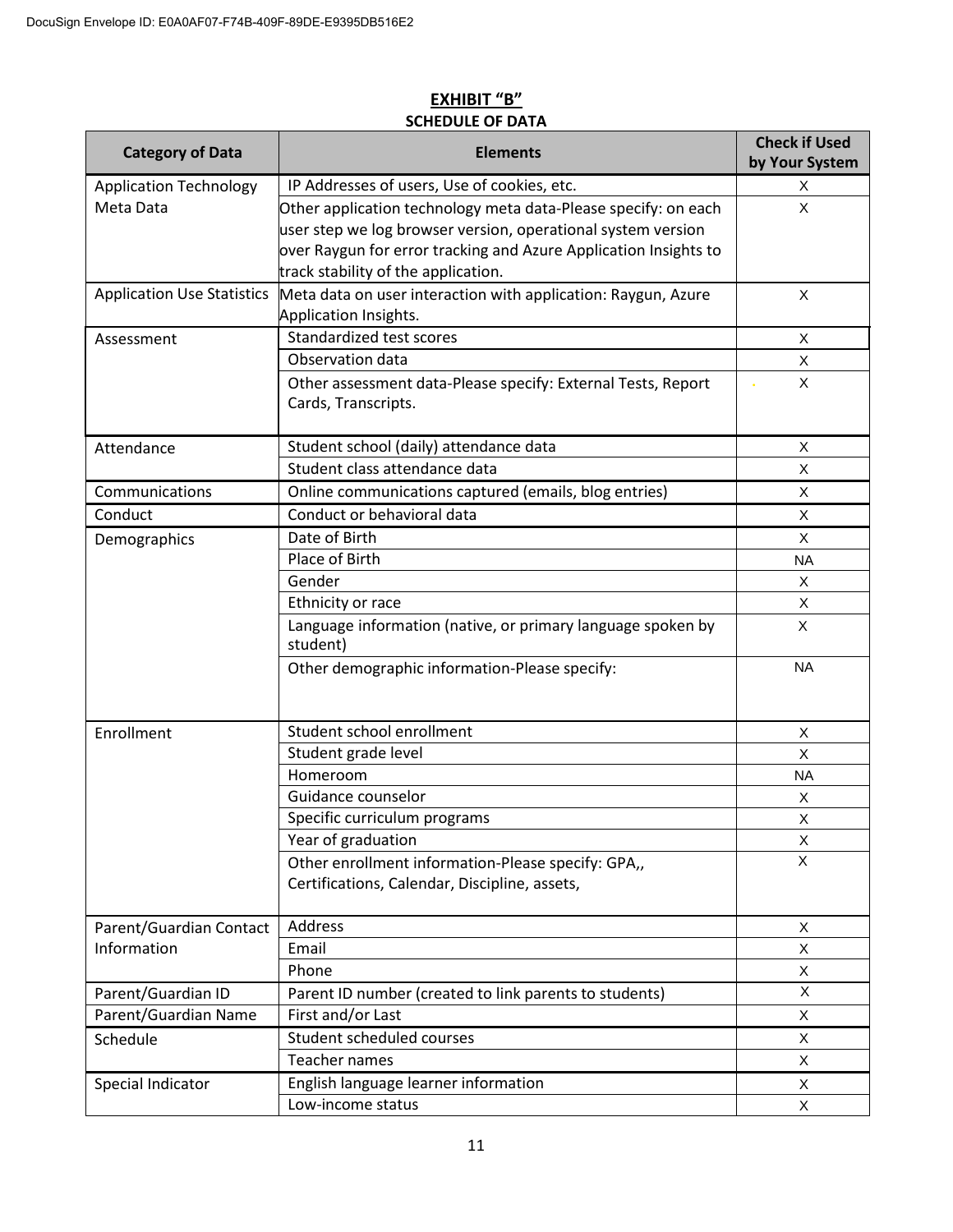| <b>Category of Data</b>              | <b>Elements</b>                                                                     | <b>Check if Used</b><br>by Your System |
|--------------------------------------|-------------------------------------------------------------------------------------|----------------------------------------|
|                                      | Medical alerts/ health data                                                         | X                                      |
|                                      | Student disability information                                                      | X                                      |
|                                      | Specialized education services (IEP or 504)                                         | X                                      |
|                                      | Living situations (homeless/foster care)                                            | X                                      |
|                                      | Other indicator information-Please specify:                                         | <b>NA</b>                              |
|                                      |                                                                                     |                                        |
| <b>Student Contact</b>               | <b>Address</b>                                                                      | X                                      |
| Information                          | Email                                                                               | X                                      |
|                                      | Phone                                                                               | X                                      |
| <b>Student Identifiers</b>           | Local (School district) ID number                                                   | X                                      |
|                                      | State ID number                                                                     | X                                      |
|                                      | Provider/App assigned student ID number                                             | X                                      |
|                                      | Student app username                                                                | X                                      |
|                                      | Student app passwords                                                               | X                                      |
| <b>Student Name</b>                  | First and/or Last                                                                   | X                                      |
| Student In App                       | Program/application performance (typing program-student                             | X                                      |
| Performance                          | types 60 wpm, reading program-student reads below grade<br>level)                   |                                        |
| <b>Student Program</b><br>Membership | Academic or extracurricular activities a student may belong to<br>or participate in | X                                      |
| <b>Student Survey</b><br>Responses   | Student responses to surveys or questionnaires                                      | X                                      |
| Student work                         | Student generated content; writing, pictures, etc.                                  | X                                      |
|                                      | Other student work data -Please specify:                                            | <b>NA</b>                              |
| Transcript                           | Student course grades                                                               | X                                      |
|                                      | Student course data                                                                 | X                                      |
|                                      | Student course grades/ performance scores                                           | X                                      |
|                                      | Other transcript data - Please specify: Program, Course, credits,<br>date competed. | X                                      |
| Transportation                       | Student bus assignment                                                              | <b>NA</b>                              |
|                                      | Student pick up and/or drop off location                                            | <b>NA</b>                              |
|                                      | Student bus card ID number                                                          | <b>NA</b>                              |
|                                      | Other transportation data - Please specify:                                         | <b>NA</b>                              |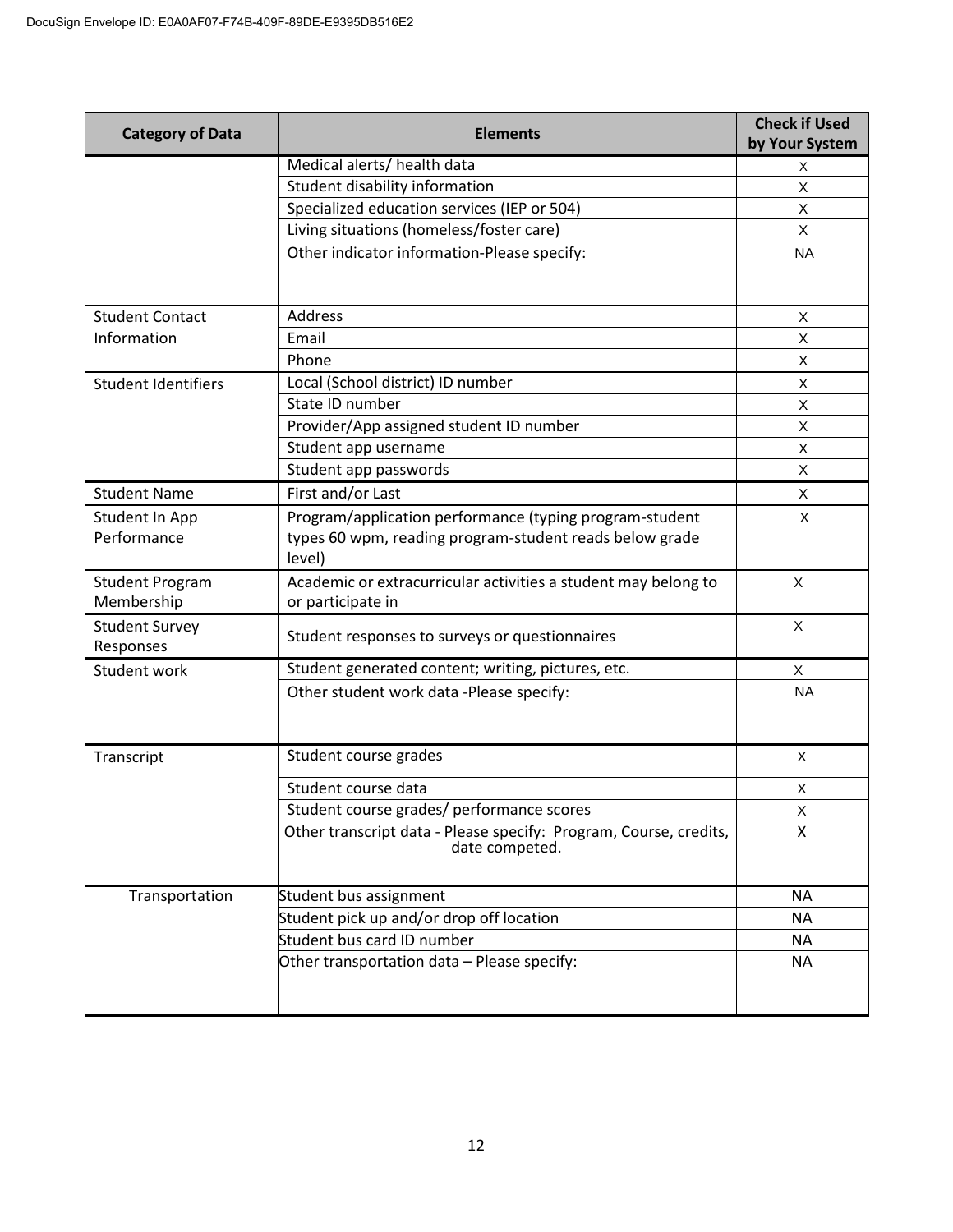| <b>Category of Data</b> | Elements                                                                                                                                                                                                  | <b>Check if Used</b><br>by Your System |
|-------------------------|-----------------------------------------------------------------------------------------------------------------------------------------------------------------------------------------------------------|----------------------------------------|
| Other                   | Please list each additional data element used, stored, or<br>collected by your application:<br>Ledger<br>$\overline{\phantom{a}}$<br>Plan of Study<br>$\frac{1}{2}$<br>Assets/Inventory<br>$\blacksquare$ | Χ<br>X<br>$\pmb{\mathsf{X}}$           |
| <b>None</b>             | No Student Data collected at this time. Provider will<br>immediately notify LEA if this designation is no longer<br>applicable.                                                                           |                                        |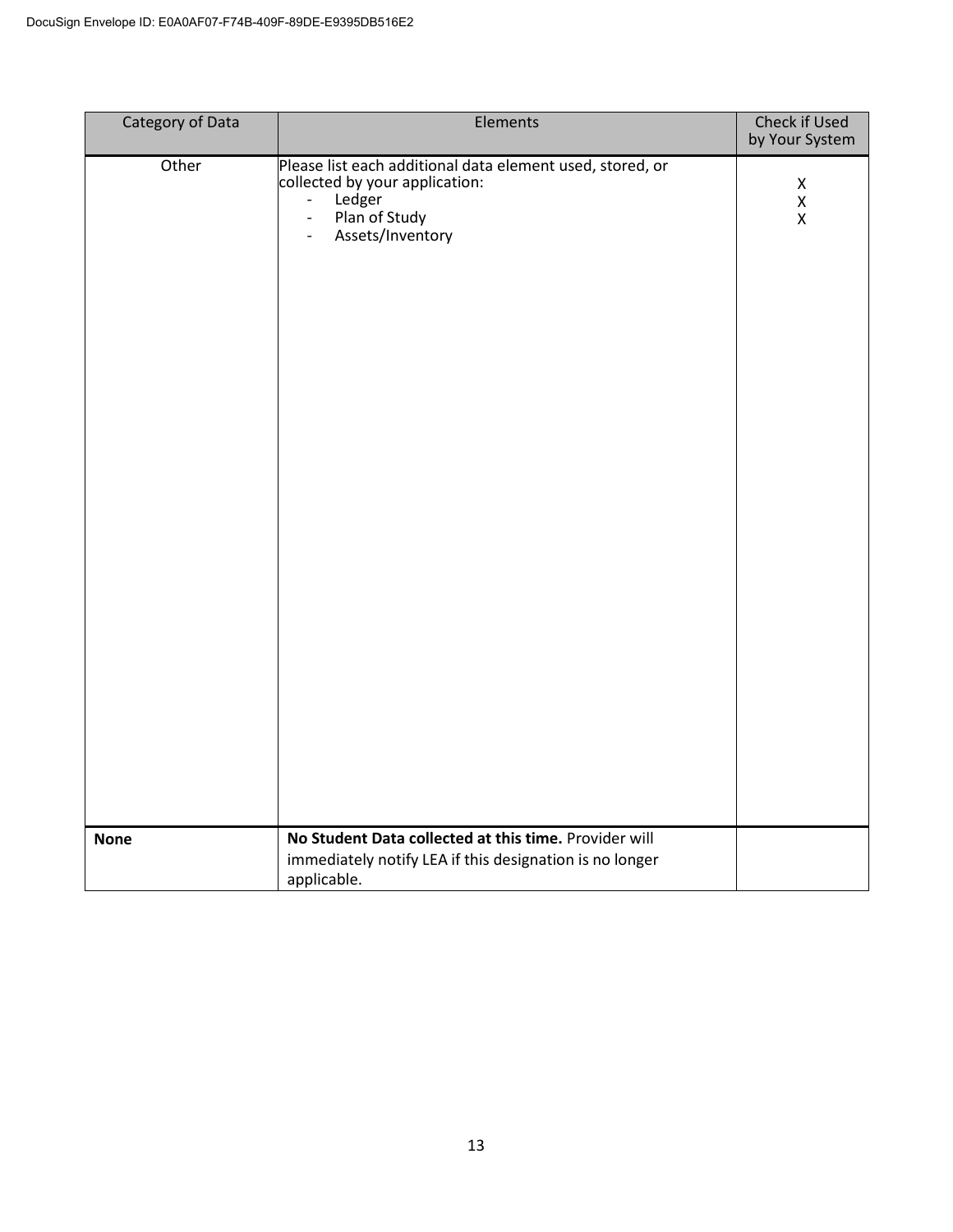#### **EXHIBIT "C" DEFINITIONS**

**De-Identified Data and De-Identification**: Records and information are considered to be de-identified when all personally identifiable information has been removed or obscured, such that the remaining information does not reasonably identify a specific individual, including, but not limited to, any information that, alone or in combination is linkable to a specific student and provided that the educational agency, or other party, has made a reasonable determination that a student's identity is not personally identifiable, taking into account reasonable available information.

**Educational Records**: Educational Records are records, files, documents, and other materials directly related to a student and maintained by the school or local education agency, or by a person acting for such school or local education agency, including but not limited to, records encompassing all the material kept in the student's cumulative folder, such as general identifying data, records of attendance and of academic work completed, records of achievement, and results of evaluative tests, health data, disciplinary status, test protocols and individualized education programs.

**Metadata**: means information that provides meaning and context to other data being collected; including, but not limited to: date and time records and purpose of creation Metadata that have been stripped of all direct and indirect identifiers are not considered Personally Identifiable Information.

**Operator**: meansthe operator of an internet website, online service, online application, or mobile application with actual knowledge that the site, service, or application is used for K–12 school purposes. Any entity that operates an internet website, online service, online application, or mobile application that has entered into a signed, written agreement with an LEA to provide a service to that LEA shall be considered an "operator" for the purposes of this section.

**Originating** LEA: An LEA who originally executesthe DPA in its entirety with the Provider.

**Provider**: For purposes of the DPA, the term "Provider" means provider of digital educational software or services, including cloud-based services, for the digital storage, management, and retrieval of Student Data. Within the DPA the term "Provider" includes the term "Third Party" and the term "Operator" as used in applicable state statutes.

**Student Generated Content**: The term "student-generated content" means materials or content created by a student in the services including, but not limited to, essays, research reports, portfolios, creative writing, music or other audio files, photographs, videos, and account information that enables ongoing ownership of student content.

**School Official**: For the purposes of this DPA and pursuant to 34 CFR § 99.31(b), a School Official is a contractor that: (1) Performs an institutional service or function for which the agency or institution would otherwise use employees; (2) Is under the direct control of the agency or institution with respect to the use and maintenance of Student Data including Education Records; and (3) Is subject to 34 CFR § 99.33(a) governing the use and redisclosure of personally identifiable information from Education Records.

**Service Agreement**: Refers to the Contract, Purchase Order or Terms of Service or Terms of Use.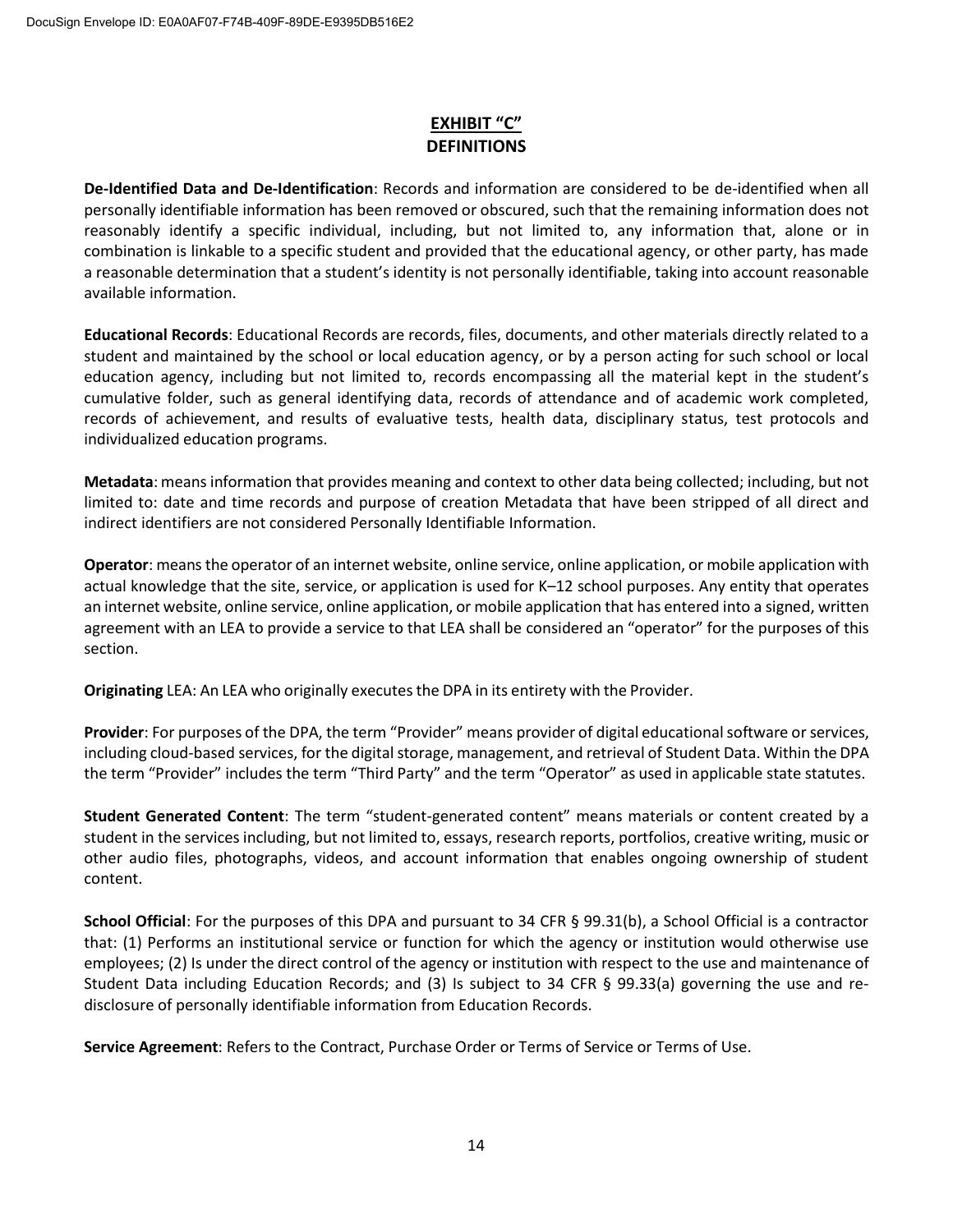**Student Data**: Student Data includes any data, whether gathered by Provider or provided by LEA or its users, students, or students' parents/guardians, that is descriptive of the student including, but not limited to, information in the student's educational record or email, first and last name, birthdate, home or other physical address, telephone number, email address, or other information allowing physical or online contact, discipline records, videos, test results, special education data, juvenile dependency records, grades, evaluations, criminal records, medical records, health records, social security numbers, biometric information, disabilities, socioeconomic information, individual purchasing behavior or preferences, food purchases, political affiliations, religious information, text messages, documents, student identifiers, search activity, photos, voice recordings, geolocation information, parents' names, or any other information or identification number that would provide information about a specific student. Student Data includes Meta Data. Student Data further includes "personally identifiable information (PII)," as defined in 34 C.F.R. § 99.3 and as defined under any applicable state law. Student Data shall constitute Education Records for the purposes of this DPA, and for the purposes of federal, state, and local laws and regulations. Student Data as specified in **Exhibit "B"** is confirmed to be collected or processed by the Provider pursuant to the Services. Student Data shall not constitute that information that has been anonymized or de-identified, or anonymous usage data regarding a student's use of Provider's services.

**Subprocessor:** For the purposes of this DPA, the term "Subprocessor" (sometimes referred to as the "Subcontractor") means a party other than LEA or Provider, who Provider uses for data collection, analytics, storage, or other service to operate and/or improve its service, and who has access to Student Data.

**Subscribing LEA**: An LEA that was not party to the original Service Agreement and who accepts the Provider's General Offer of Privacy Terms.

**Targeted Advertising:** means presenting an advertisement to a student where the selection of the advertisement is based on Student Data or inferred over time from the usage of the operator's Internet web site, online service or mobile application by such student or the retention of such student's online activities or requests over time for the purpose of targeting subsequent advertisements. "Targeted advertising" does not include any advertising to a student on an Internet web site based on the content of the web page or in response to a student's response or request for information or feedback.

**Third Party**: The term "Third Party" means a provider of digital educational software or services, including cloudbased services, for the digital storage, management, and retrieval of Education Records and/or Student Data, as that term is used in some state statutes. However, for the purpose of this DPA, the term "Third Party" when used to indicate the provider of digital educational software or services is replaced by the term "Provider."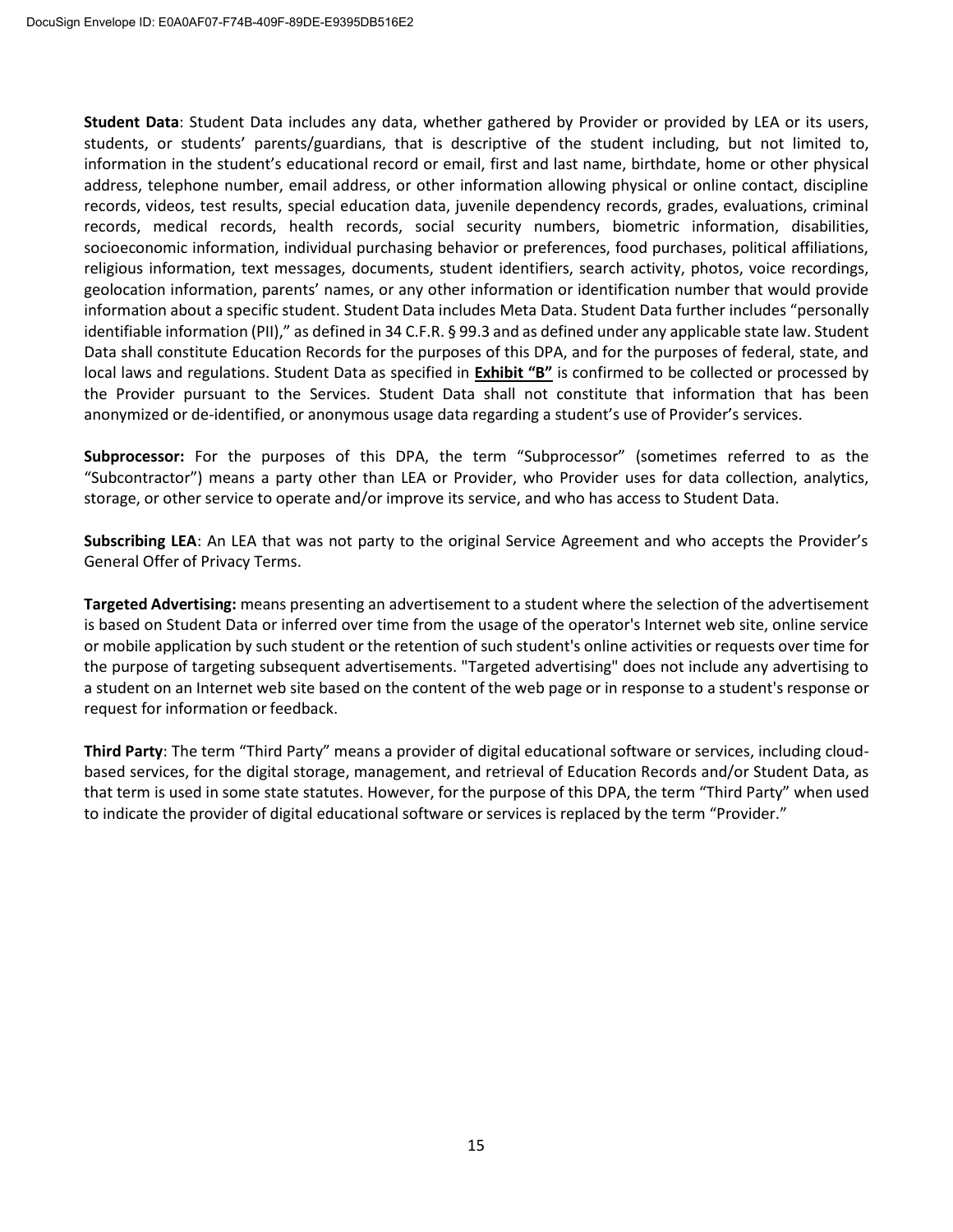#### **EXHIBIT "D" DIRECTIVE FOR DISPOSITION OF DATA**

[**Virtual Learning Academy Charter School**] Provider to dispose of data obtained by Provider pursuant to the terms of theService Agreement between LEA and Provider. The terms of the Disposition are set forth below:

#### 1. Extent of Disposition

Disposition is partial. The categories of data to be disposed of are set forth below or are found in an attachment to this Directive:

#### [**Insert categories of data here**]

**X** Disposition is Complete. Disposition extends to all categories of data.

#### 2. Nature of Disposition

Disposition shall be by destruction or deletion of data.

**X** Disposition shall be by a transfer of data. The data shall be transferred to the following site as follows:

#### [**Insert or attach special instructions**]

3. Schedule of Disposition

Data shall be disposed of by the following date:

**X** As soon as commercially practicable.

By [**Insert Date**]

4. Signature

Authorized Representative of LEA Date

5. Verification of Disposition of Data

Authorized Representative of Company **Date** 

10/26/2021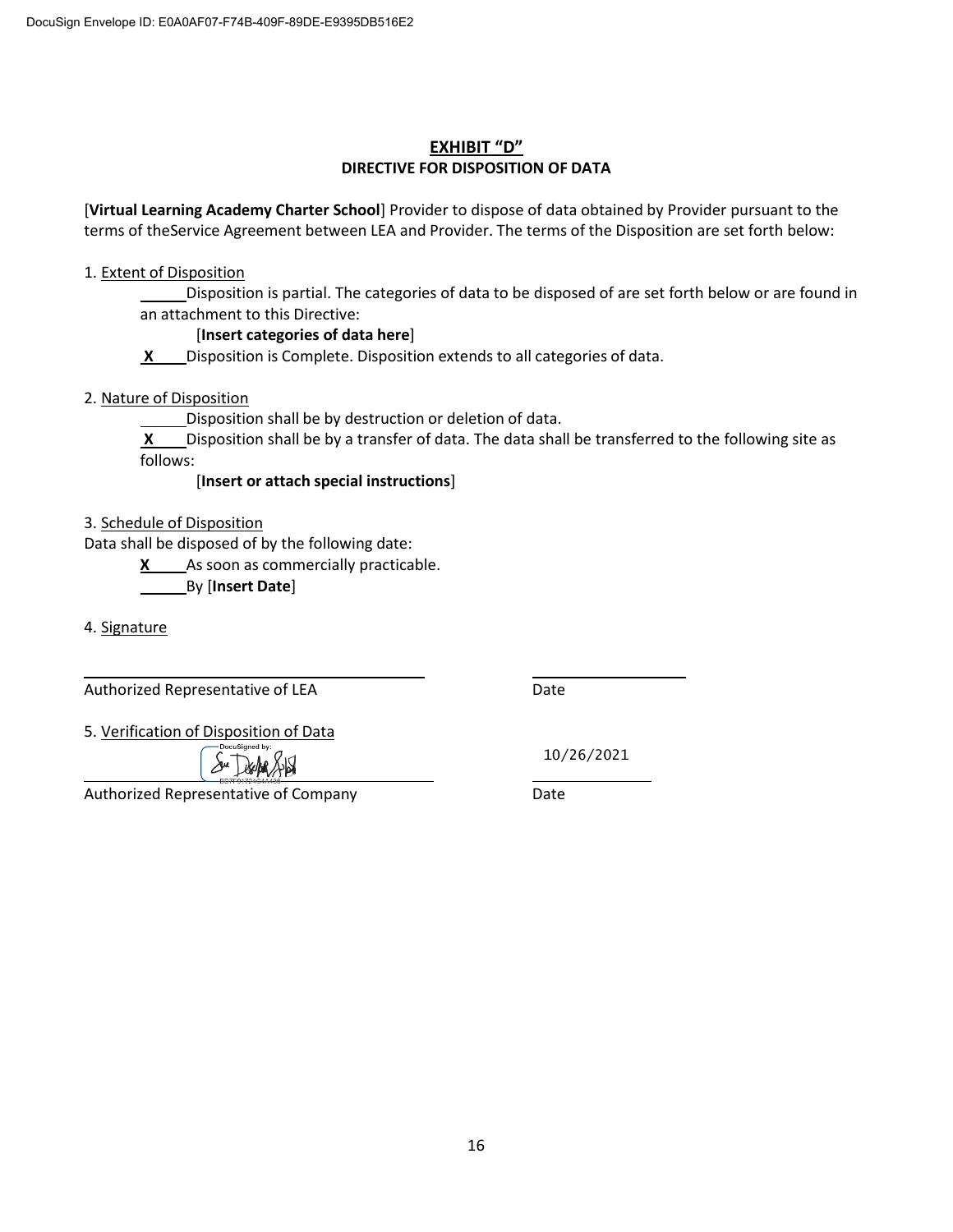#### **EXHIBIT "F" DATA SECURITY REQUIREMENTS**

#### **Adequate Cybersecurity Frameworks 2/24/2020**

The Education Security and Privacy Exchange ("Edspex") works in partnership with the Student Data Privacy Consortium and industry leaders to maintain a list of known and credible cybersecurity frameworks which can protect digital learning ecosystems chosen based on a set of guiding cybersecurity principles\* ("Cybersecurity Frameworks") that may be utilized by Provider.

| <b>MAINTAINING ORGANIZATION/GROUP</b>                                                   | <b>FRAMEWORK(S)</b>                                                                                                                  |
|-----------------------------------------------------------------------------------------|--------------------------------------------------------------------------------------------------------------------------------------|
| National Institute of Standards and<br>Technology                                       | NIST Cybersecurity Framework Version 1.1                                                                                             |
| National Institute of Standards and<br>Technology                                       | NIST SP 800-53, Cybersecurity Framework for<br>Improving Critical Infrastructure Cybersecurity<br>(CSF), Special Publication 800-171 |
| International Standards Organization                                                    | Information technology - Security techniques<br>- Information security management systems<br>(ISO 27000 series)                      |
| Secure Controls Framework Council, LLC                                                  | <b>Security Controls Framework (SCF)</b>                                                                                             |
| Center for Internet Security                                                            | CIS Critical Security Controls (CSC, CIS Top 20)                                                                                     |
| Office of the Under Secretary of Defense for<br>Acquisition and Sustainment (OUSD(A&S)) | <b>Cybersecurity Maturity Model Certification</b><br>(CMMC, ~FAR/DFAR)                                                               |

Cybersecurity Frameworks

*Please visit http://www.edspex.org for further details about the noted frameworks.*

\*Cybersecurity Principles used to choose the Cybersecurity Frameworks are located here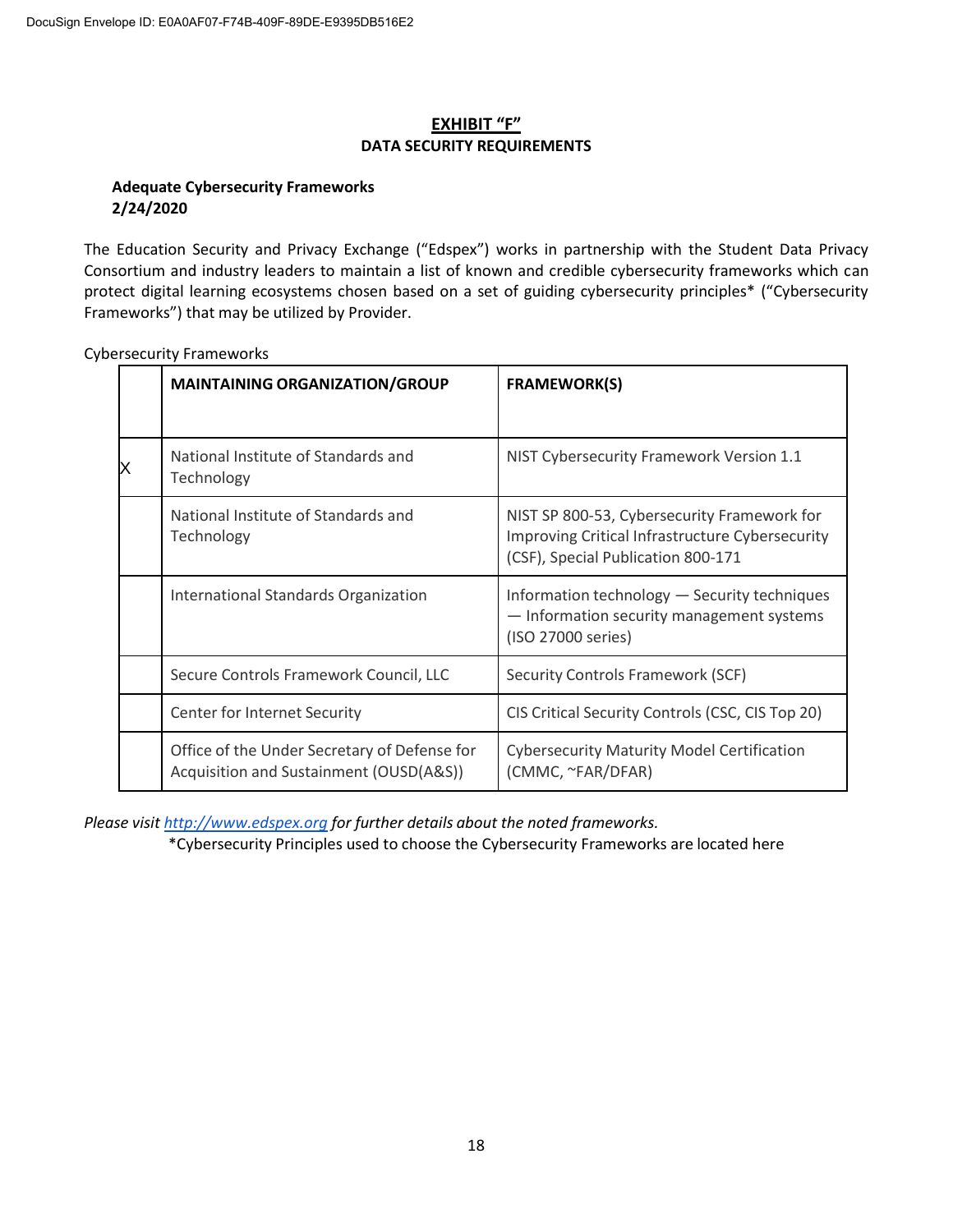### **EXHIBIT "G" Massachusetts**

**WHEREAS,** the documents and data transferred from LEAs and created by the Provider's Services are also subject to several state laws in Massachusetts. Specifically, those laws are 603 C.M.R. 23.00, Massachusetts General Law, Chapter 71, Sections 34D to 34H and 603 CMR 28.00; and

**WHEREAS,** the Parties wish to enter into these supplemental terms to the DPA to ensure that the Services provided conform to the requirements of the privacy laws referred to above and to establish implementing procedures and duties;

**WHEREAS,** the Parties wish these terms to be hereby incorporated by reference into the DPA in their entirety for Massachusetts;

**NOW THEREFORE,** for good and valuable consideration, the parties agree as follows:

- 1. In Article IV, Section 2, replace "otherwise authorized," with "otherwise required" and delete "or stated in the Service Agreement."
- 2. All employees of the Provider who will have direct contact with students shall pass criminal background checks.
- 3. In Article V, Section 1 Data Storage: Massachusetts does not require data to be stored within the United States.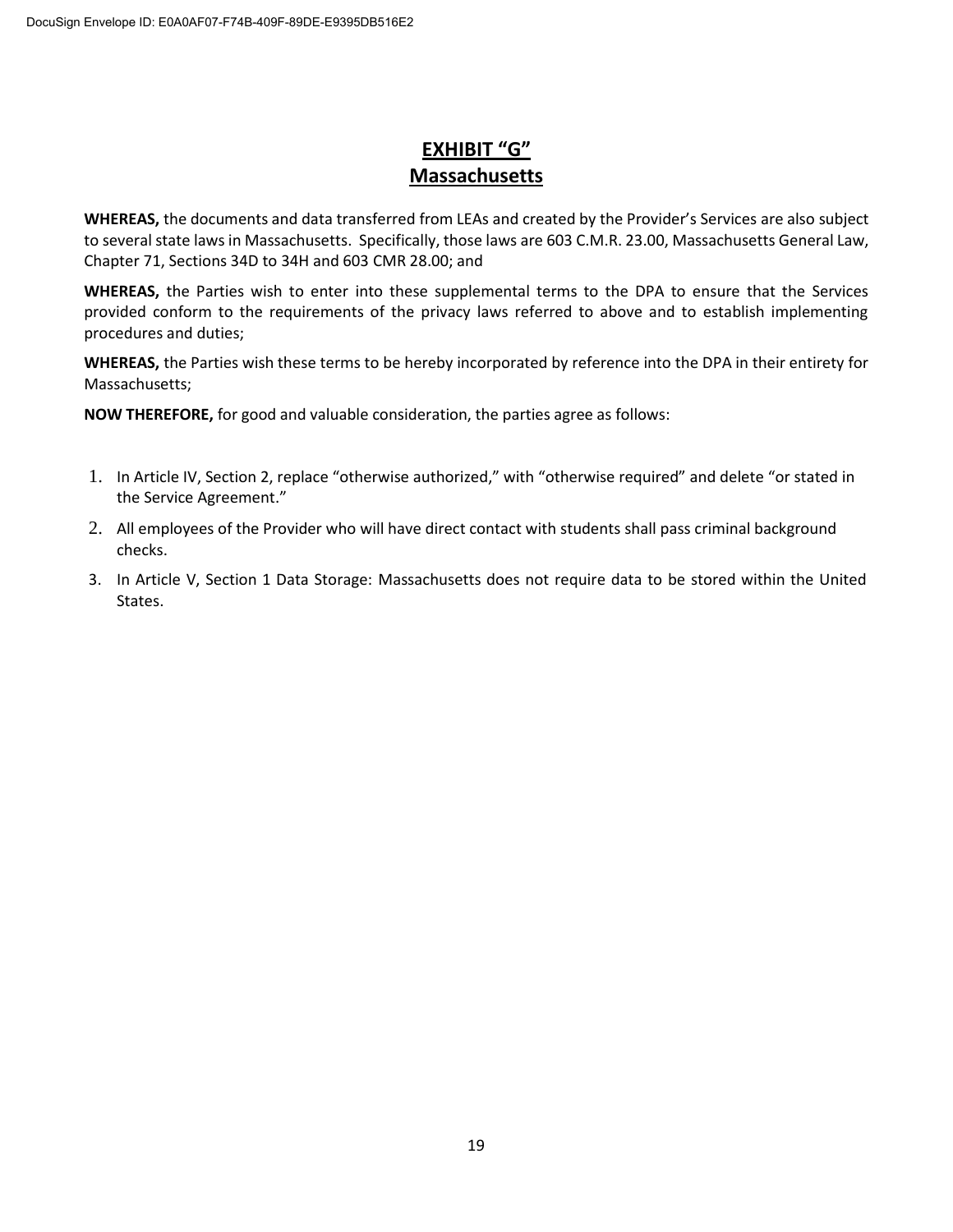## **EXHIBIT "G" Maine**

**WHEREAS,** the documents and data transferred from LEAs and created by the Provider's Services are also subject to several state laws in Maine. Specifically, those laws are 20-A M.R.S. §6001-6005.; 20-A M.R.S. §951 et. seq., Maine Unified Special Education Regulations, Maine Dep't of Edu. Rule Ch. 101; and

**WHEREAS,** the Parties wish to enter into these supplemental terms to the DPA to ensure that the Services provided conform to the requirements of the privacy laws referred to above and to establish implementing procedures and duties;

**WHEREAS,** the Parties wish these terms to be hereby incorporated by reference into the DPA in their entirety for Maine;

**NOW THEREFORE,** for good and valuable consideration, the parties agree as follows:

- 1. In Article IV, Section 2, replace "otherwise authorized," with "otherwise required" and delete "or stated in the Service Agreement."
- 2. All employees of the Provider who will have direct contact with students shall pass criminal background checks.
- 3. In Article V, Section 1 Data Storage: Maine does not require data to be stored within the United States.
- 4. The Provider may not publish on the Internet or provide for publication on the Internet any Student Data.
- 5. If the Provider collects student social security numbers, the Provider shall notify the LEA of the purpose the social security number will be used and provide an opportunity not to provide a social security number if the parent and/or student elects.
- 6. The parties agree that the definition of Student Data in Exhibit "C" includes the name of the student's family members, the student's place of birth, the student's mother's maiden name, results of assessments administered by the State, LEA or teacher, including participating information, course transcript information, including, but not limited to, courses taken and completed, course grades and grade point average, credits earned and degree, diploma, credential attainment or other school exit information, attendance and mobility information between and within LEAs within Maine, student's gender, race and ethnicity, educational program participation information required by state or federal law and email.
- 7. The parties agree that the definition of Student Data in Exhibit "C" includes information that:
	- a. Is created by a student or the student's parent or provided to an employee or agent of the LEA or a Provider in the course of the student's or parent's use of the Provider's website, service or application for kindergarten to grade 12 school purposes;
	- b. Is created or provided by an employee or agent of the LEA, including information provided to the Provider in the course of the employee's or agent's use of the Provider's website, service or application for kindergarten to grade 12 school purposes; or
	- c. Is gathered by the Provider through the operation of the Provider's website, service or application for kindergarten to grade 12 school purposes.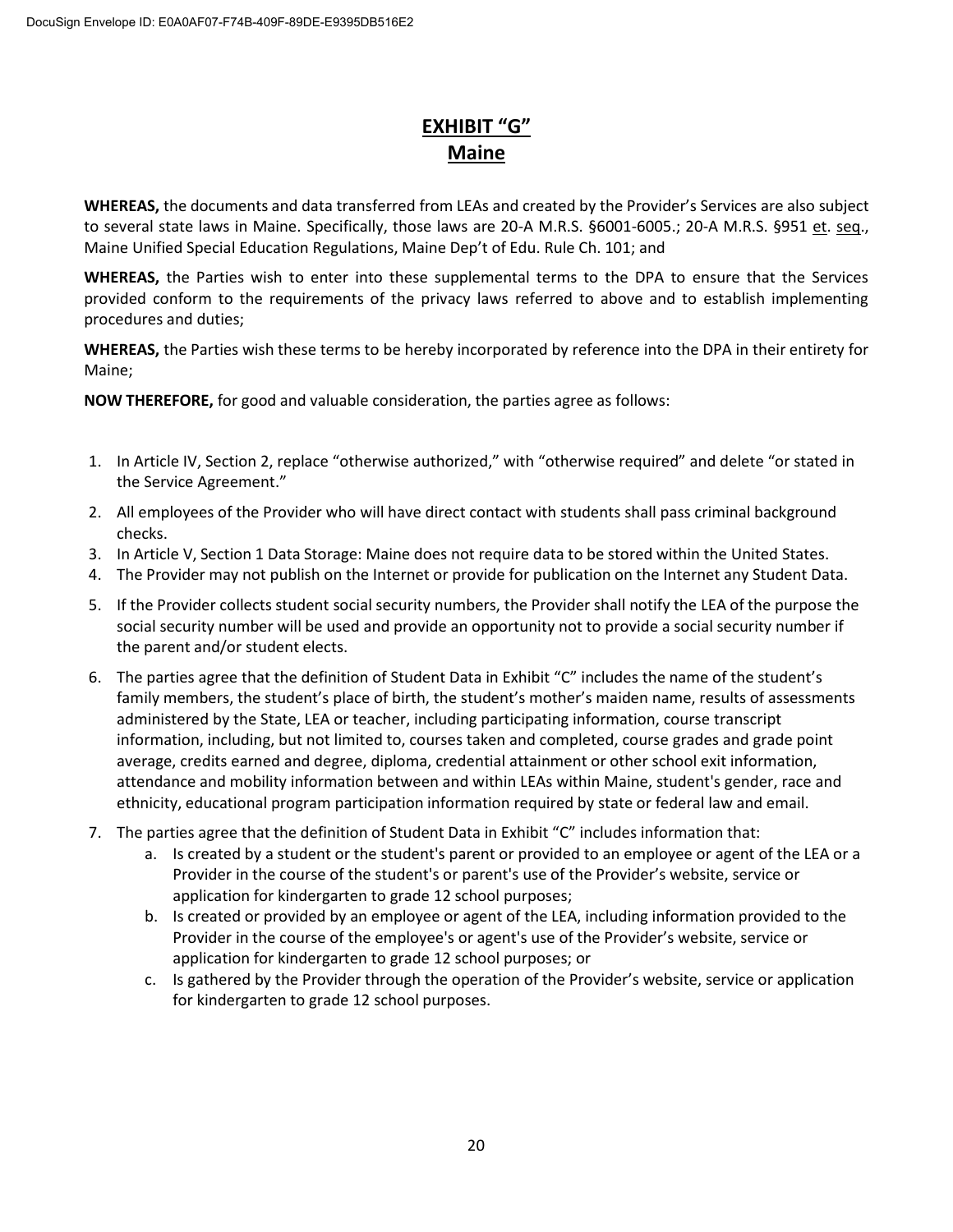## **EXHIBIT "G" Rhode Island**

**WHEREAS,** the documents and data transferred from LEAs and created by the Provider's Services are also subject to several state laws in Rhode Island. Specifically, those laws are R.I.G.L. 16-71-1, et. seq., R.I.G.L. 16-104-1, and R.I.G.L., 11-49.3 et. seq.; and

**WHEREAS,** the Parties wish to enter into these supplemental terms to the DPA to ensure that the Services provided conform to the requirements of the privacy laws referred to above and to establish implementing procedures and duties;

**WHEREAS,** the Parties wish these terms to be hereby incorporated by reference into the DPA in their entirety for Rhode Island;

**NOW THEREFORE,** for good and valuable consideration, the parties agree as follows:

- 1. In Article IV, Section 2, replace "otherwise authorized," with "otherwise required" and delete "or stated in the Service Agreement."
- 2. All employees of the Provider who will have direct contact with students shall pass criminal background checks.
- 3. In Article V, Section 1 Data Storage: Rhode Island does not require data to be stored within the United States.
- 4. The Provider agrees that this DPA serves as its written certification of its compliance with R.I.G.L. 16- 104-1.
- 5. The Provider agrees to implement and maintain a risk-based information security program that contains reasonable security procedures.
- 6. In the case of a data breach, as a part of the security breach notification outlined in Article V, Section 4(1), the Provider agrees to provide the following additional information:
	- **i.** Information about what the Provider has done to protect individuals whose information has been breached, including toll free numbers and websites to contact:
		- 1. The credit reporting agencies
		- 2. Remediation service providers
		- 3. The attorney general
	- **ii.** Advice on steps that the person whose information has been breached may take to protect himself or herself.
	- **iii.** A clear and concise description of the affected parent, legal guardian, staff member, or eligible student's ability to file or obtain a police report; how an affected parent, legal guardian, staff member, or eligible student's requests a security freeze and the necessary information to be provided when requesting the security freeze; and that fees may be required to be paid to the consumer reporting agencies.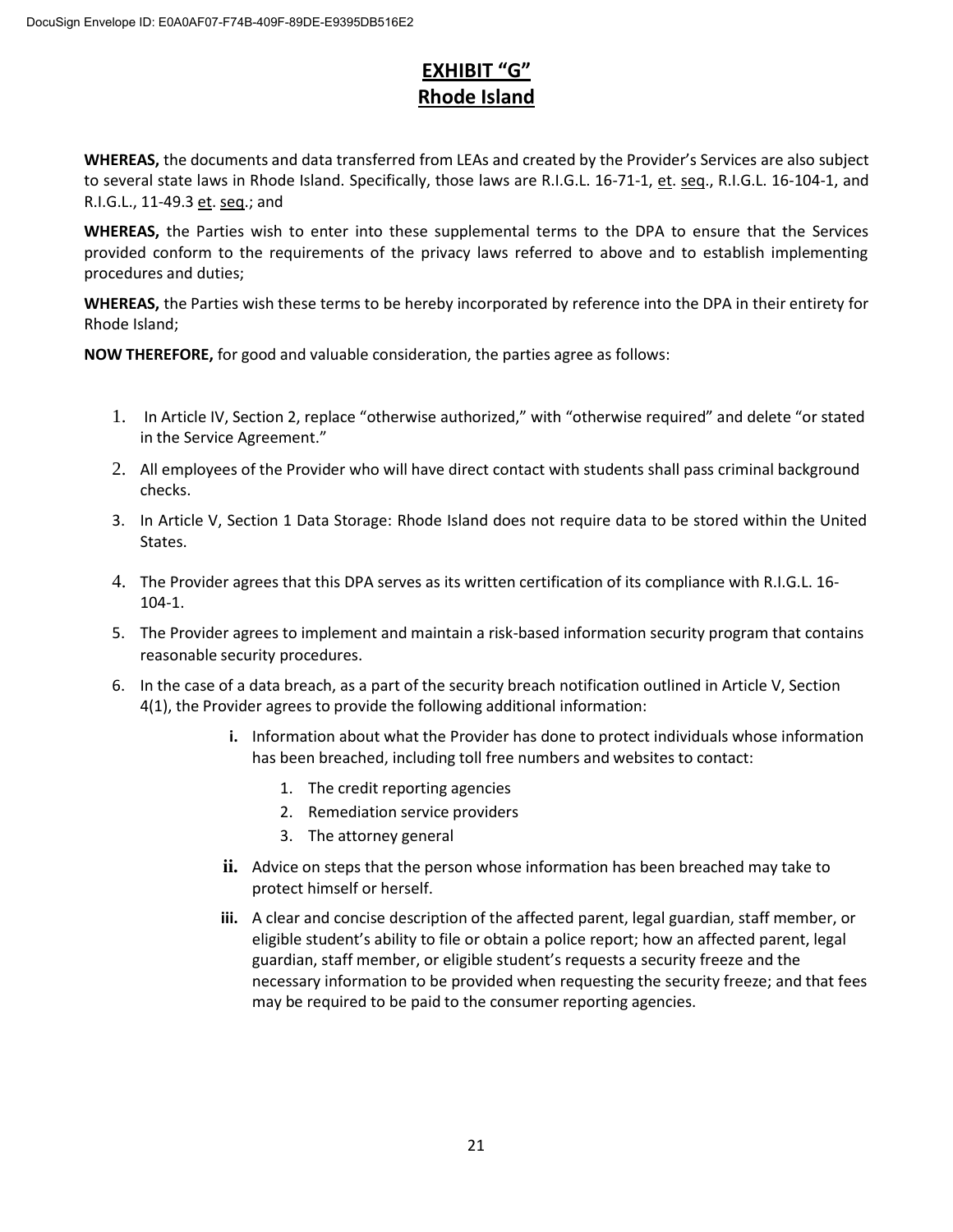## **EXHIBIT "G" New Hampshire**

**WHEREAS,** the documents and data transferred from LEAs and created by the Provider's Services are also subject to several state laws in New Hampshire. Specifically, those laws are RSA 189:1-e and 189:65-68-a; RSA 186; NH Admin. Code Ed. 300 and NH Admin. Code Ed. 1100; and

**WHEREAS,** the Parties wish to enter into these supplemental terms to the DPA to ensure that the Services provided conform to the requirements of the privacy laws referred to above and to establish implementing procedures and duties;

**WHEREAS,** the Parties wish these terms to be hereby incorporated by reference into the DPA in their entirety for New Hampshire;

**NOW THEREFORE,** for good and valuable consideration, the parties agree as follows:

1. All references in the DPA to "Student Data" shall be amended to state "Student Data and Teacher Data." **"**Teacher Data" is defined as at least the following:

Social security number. Date of birth. Personal street address. Personal email address. Personal telephone number Performance evaluations.

Other information that, alone or in combination, is linked or linkable to a specific teacher, paraprofessional, principal, or administrator that would allow a reasonable person in the school community, who does not have personal knowledge of the relevant circumstances, to identify any with reasonable certainty.

Information requested by a person who the department reasonably believes or knows the identity of the teacher, paraprofessional, principal, or administrator to whom the education record relates.

"Teacher" means teachers, paraprofessionals, principals, school employees, contractors, and other administrators.

- **2.** In order to perform the Services described in the DPA, the LEA shall provide the categories of Teacher Data described in the Schedule of Data, attached hereto as **Exhibit "I".**
- 3. In Article IV, Section 2, replace "otherwise authorized," with "otherwise required" and delete "or stated in the Service Agreement."
- 4. In Article IV, Section 7 amend each reference to "students," to state: "students, teachers,…"
- 5. All employees of the Provider who will have direct contact with students shall pass criminal background checks.
- 6. In Article V, Section 1 Data Storage: New Hampshire does not require data to be stored within the United States.
- 7. Provider is prohibited from leasing, renting, or trading Student Data or Teacher Data to (a) market or advertise to students, teachers, or families/guardians; (b) inform, influence, or enable marketing, advertising or other commercial efforts by a Provider; (c) develop a profile of a student, teacher, family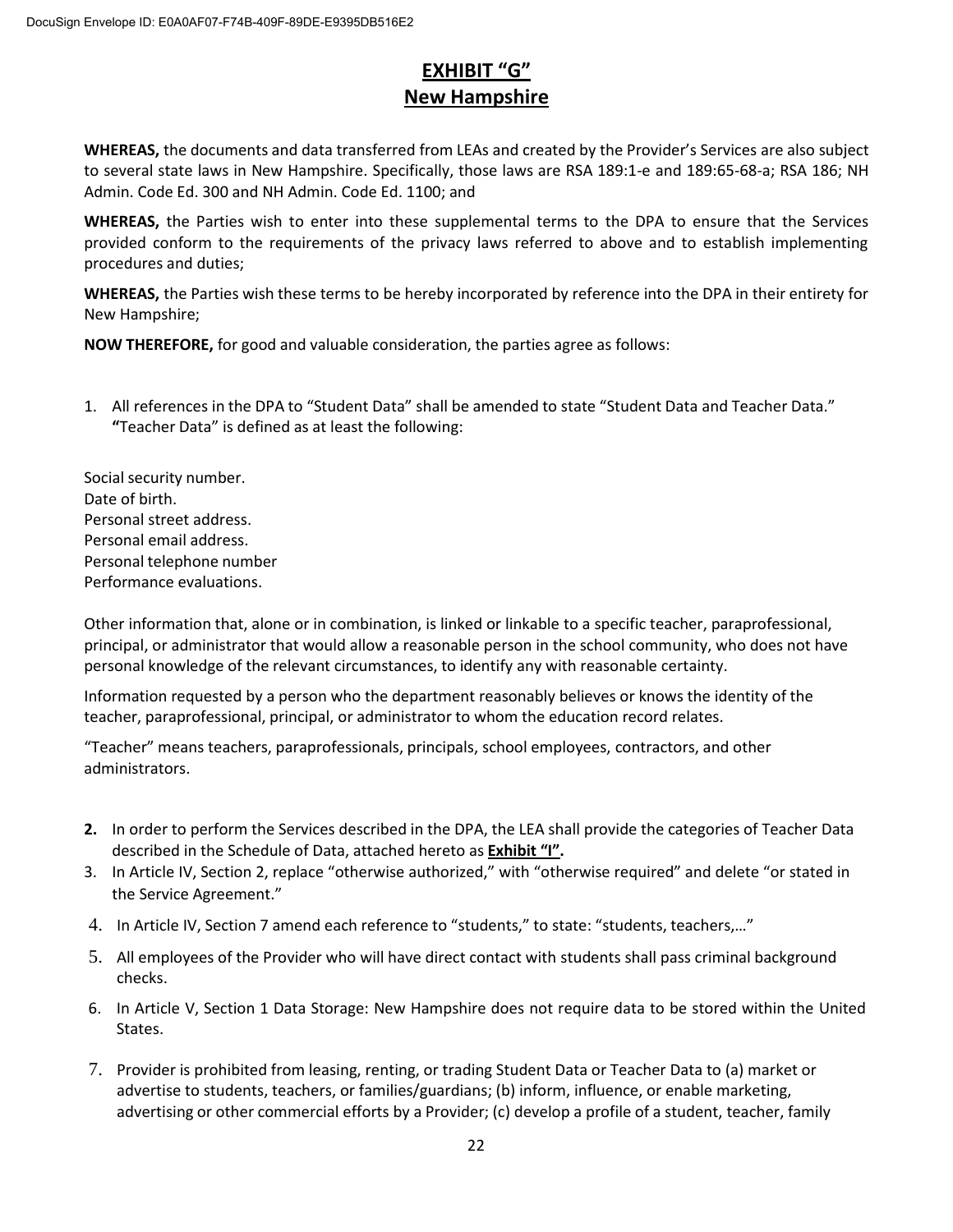member/guardian or group, for any commercial purpose other than providing the Service to LEA; or (d) use the Student Data and Teacher Data for the development of commercial products or services, other than as necessary to provide the Service to the LEA. This section does not prohibit Provider from using Student Data and Teacher Data for adaptive learning or customized student learning purposes.

- 8. The Provider agrees to the following privacy and security standards. Specifically, the Provider agrees to:
	- (1) Limit system access to the types of transactions and functions that authorized users, such as students, parents, and LEA are permitted to execute;
	- (2) Limit unsuccessful logon attempts;
	- (3) Employ cryptographic mechanisms to protect the confidentiality of remote access sessions;
	- (4) Authorize wireless access prior to allowing such connections;
	- (5) Create and retain system audit logs and records to the extent needed to enable the monitoring, analysis, investigation, and reporting of unlawful or unauthorized system activity;
	- (6) Ensure that the actions of individual system users can be uniquely traced to those users so they can be held accountable for their actions;
	- (7) Establish and maintain baseline configurations and inventories of organizational systems (including hardware, software, firmware, and documentation) throughout the respective system development life cycles;
	- (8) Restrict, disable, or prevent the use of nonessential programs, functions, ports, protocols, and services;
	- (9) Enforce a minimum password complexity and change of characters when new passwords are created;
	- (10)Perform maintenance on organizational systems;
	- (11)Provide controls on the tools, techniques, mechanisms, and personnel used to conduct system maintenance;
	- (12)Ensure equipment removed for off-site maintenance is sanitized of any Student Data or Teacher Data in accordance with NIST SP 800-88 Revision 1;
	- (13)Protect (i.e., physically control and securely store) system media containing Student Data or Teacher Data, both paper and digital;
	- (14)Sanitize or destroy system media containing Student Data or Teacher Data in accordance with NIST SP 800-88 Revision 1 before disposal or release for reuse;
	- (15)Control access to media containing Student Data or Teacher Data and maintain accountability for media during transport outside of controlled areas;
	- (16)Periodically assess the security controls in organizational systems to determine if the controls are effective in their application and develop and implement plans of action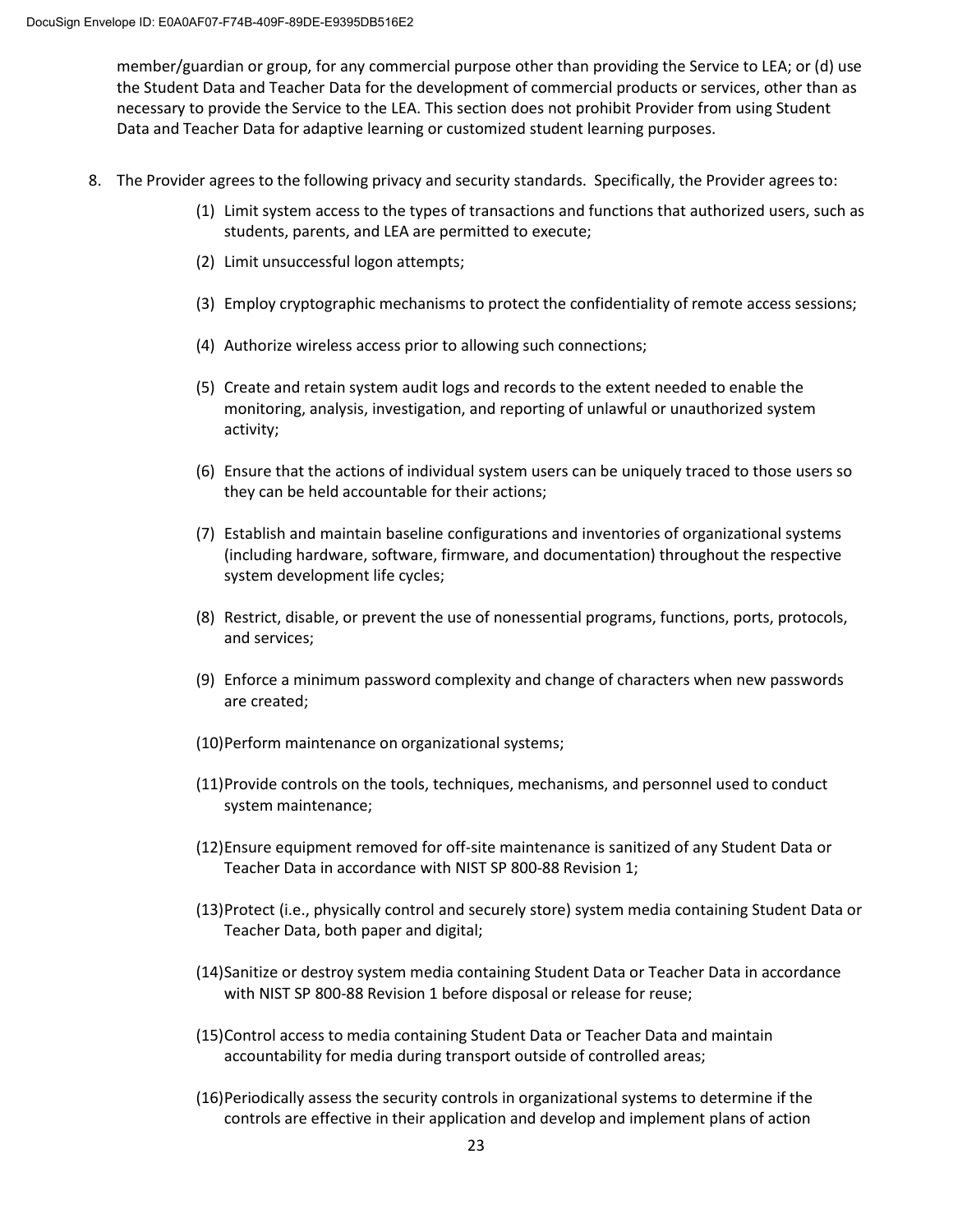designed to correct deficiencies and reduce or eliminate vulnerabilities in organizational systems;

- (17)Monitor, control, and protect communications (i.e., information transmitted or received by organizational systems) at the external boundaries and key internal boundaries of organizational systems;
- (18)Deny network communications traffic by default and allow network communications traffic by exception (i.e., deny all, permit by exception);
- (19)Protect the confidentiality of Student Data and Teacher Data at rest;
- (20)Identify, report, and correct system flaws in a timely manner;
- (21) Provide protection from malicious code (i.e. Antivirus and Antimalware) at designated locations within organizational systems;
- (22) Monitor system security alerts and advisories and take action in response; and
- (23)Update malicious code protection mechanisms when new releases are available.

Alternatively, the Provider agrees to comply with one of the following standards: (1) NIST SP 800-171 rev 2, Basic and Derived Requirements; (2) NIST SP 800-53 rev 4 or newer, Low Impact Baseline or higher; (3) FedRAMP (Federal Risk and Authorization Management Program); (4) ISO/IEC 27001:2013; (5) Center for Internet Security (CIS) Controls, v. 7.1, Implementation Group 1 or higher; (6) AICPA System and Organization Controls (SOC) 2, Type 2; and (7) Payment Card Industry Data Security Standard (PCI DSS), v3.2.1. The Provider will provide to the LEA on an annual basis and upon written request demonstration of successful certification of these alternative standards in the form of a national or international Certification document; an Authorization to Operate (ATO) issued by a state or federal agency, or by a recognized security standards body; or a Preliminary Authorization to Operate (PATO) issued by the FedRAMP Joint Authorization Board (JAB).

- 9. In the case of a data breach, as a part of the security breach notification outlined in Article V, Section 4(1), the Provider agrees to provide the following additional information:
	- i. The estimated number of students and teachers affected by the breach, if any.
- 10. The parties agree to add the following categories into the definition of Student Data: the name of the student's parents or other family members, place of birth, social media address, unique pupil identifier, and credit card account number, insurance account number, and financial services account number.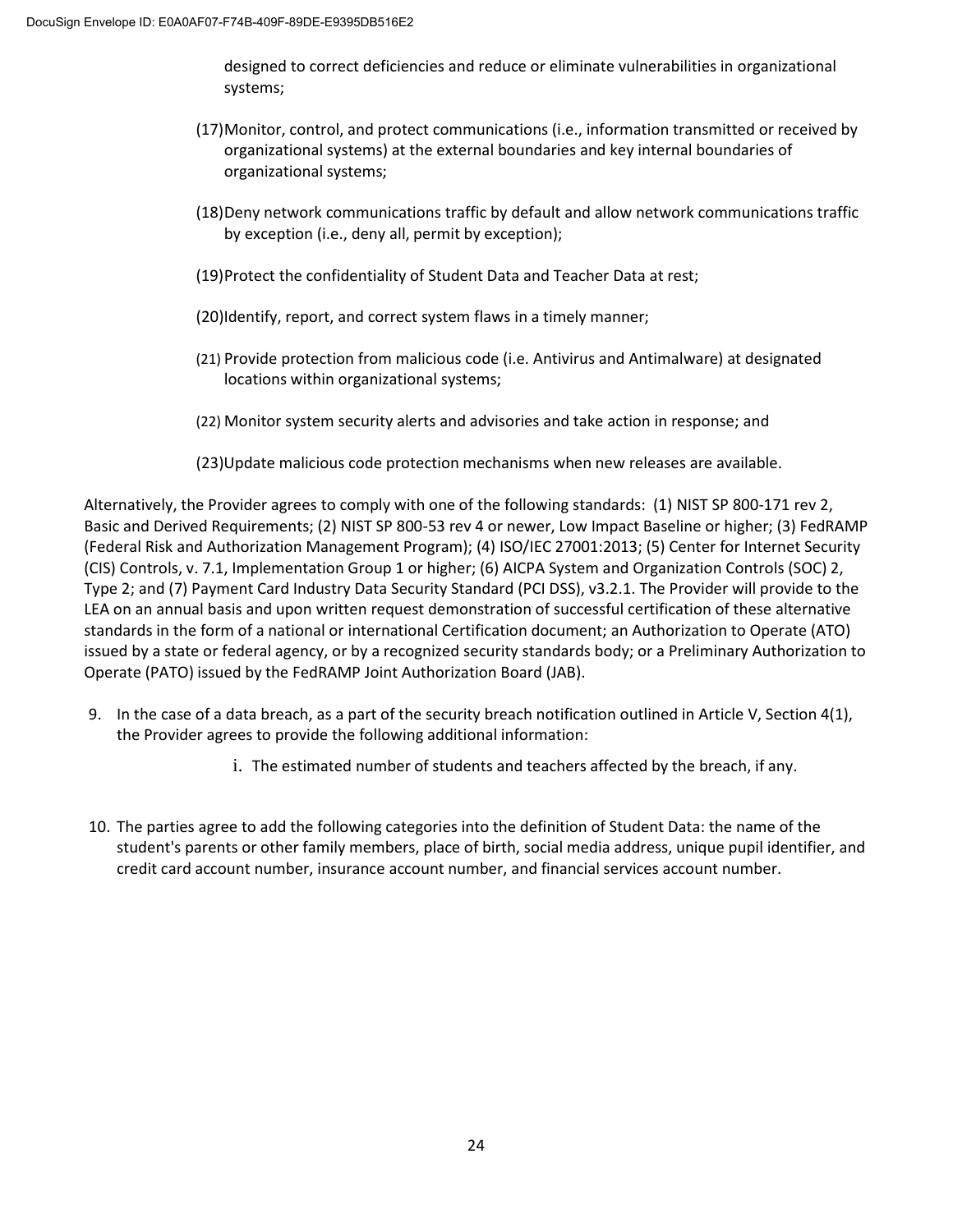| <b>EXHIBIT "I"</b>                            |                                                                                                                                                                                                                                                                          |                                           |
|-----------------------------------------------|--------------------------------------------------------------------------------------------------------------------------------------------------------------------------------------------------------------------------------------------------------------------------|-------------------------------------------|
| <b>Category of Data</b>                       | <b>Elements</b>                                                                                                                                                                                                                                                          | <b>Check if used</b><br>by your<br>system |
| Application<br><b>Technology Meta</b><br>Data | IP Addresses of users, Use of cookies etc.                                                                                                                                                                                                                               | х                                         |
|                                               | Other application technology meta data-Please specify: on each user step we log the<br>fingerprint, in this case, browser version, operational system version over<br>Raygun for error tracking and Azure Application Insights to track stability of the<br>application. | X                                         |
| <b>Application Use</b><br><b>Statistics</b>   | Meta data on user interaction with application Raygun, Azure Application Insights.                                                                                                                                                                                       | X                                         |
| Communications                                | Online communications that are captured (emails, blog entries)                                                                                                                                                                                                           | x                                         |
|                                               | Date of Birth                                                                                                                                                                                                                                                            | X                                         |
|                                               | Place of Birth                                                                                                                                                                                                                                                           | <b>NA</b>                                 |
| Demographics                                  | <b>Social Security Number</b>                                                                                                                                                                                                                                            | <b>NA</b>                                 |
|                                               | Ethnicity or race                                                                                                                                                                                                                                                        | <b>NA</b>                                 |
|                                               | Other demographic information-Please specify:                                                                                                                                                                                                                            | <b>NA</b>                                 |
|                                               | <b>Personal Address</b>                                                                                                                                                                                                                                                  | X                                         |
| <b>Personal Contact</b>                       | <b>Personal Email</b>                                                                                                                                                                                                                                                    | $\mathsf{X}$                              |
| Information                                   | Personal Phone                                                                                                                                                                                                                                                           | X                                         |
| Performance<br>evaluations                    | Performance Evaluation Information                                                                                                                                                                                                                                       | X                                         |
|                                               | Teacher scheduled courses                                                                                                                                                                                                                                                | Χ                                         |
| Schedule                                      | Teacher calendar                                                                                                                                                                                                                                                         | X                                         |
|                                               | <b>Medical alerts</b>                                                                                                                                                                                                                                                    | <b>NA</b>                                 |
| Special Information                           | Teacher disability information                                                                                                                                                                                                                                           | <b>NA</b>                                 |
|                                               | Other indicator information-Please specify:                                                                                                                                                                                                                              | <b>NA</b>                                 |
|                                               | Local (School district) ID number                                                                                                                                                                                                                                        | X                                         |
|                                               | State ID number                                                                                                                                                                                                                                                          | ΝA                                        |
| <b>Teacher Identifiers</b>                    | Vendor/App assigned student ID number                                                                                                                                                                                                                                    | <b>NA</b>                                 |
|                                               | Teacher app username                                                                                                                                                                                                                                                     | Х                                         |
|                                               | Teacher app passwords                                                                                                                                                                                                                                                    | Χ                                         |
| Teacher In App<br>Performance                 | Program/application performance                                                                                                                                                                                                                                          | X                                         |
| <b>Teacher Survey</b>                         |                                                                                                                                                                                                                                                                          | $\times$                                  |
| Responses                                     | Teacher responses to surveys or questionnaires                                                                                                                                                                                                                           |                                           |
| Teacher work                                  | Teacher generated content; writing, pictures etc.                                                                                                                                                                                                                        | X                                         |
|                                               | Other teacher work data -Please specify:                                                                                                                                                                                                                                 | $\mathsf X$                               |
|                                               | Course grades from schooling                                                                                                                                                                                                                                             | $\overline{X}$                            |
| Education                                     | Other transcript data -Please specify:                                                                                                                                                                                                                                   | NA                                        |
| Other                                         | Please list each additional data element used, stored or collected by your application                                                                                                                                                                                   | $\rm NA$                                  |